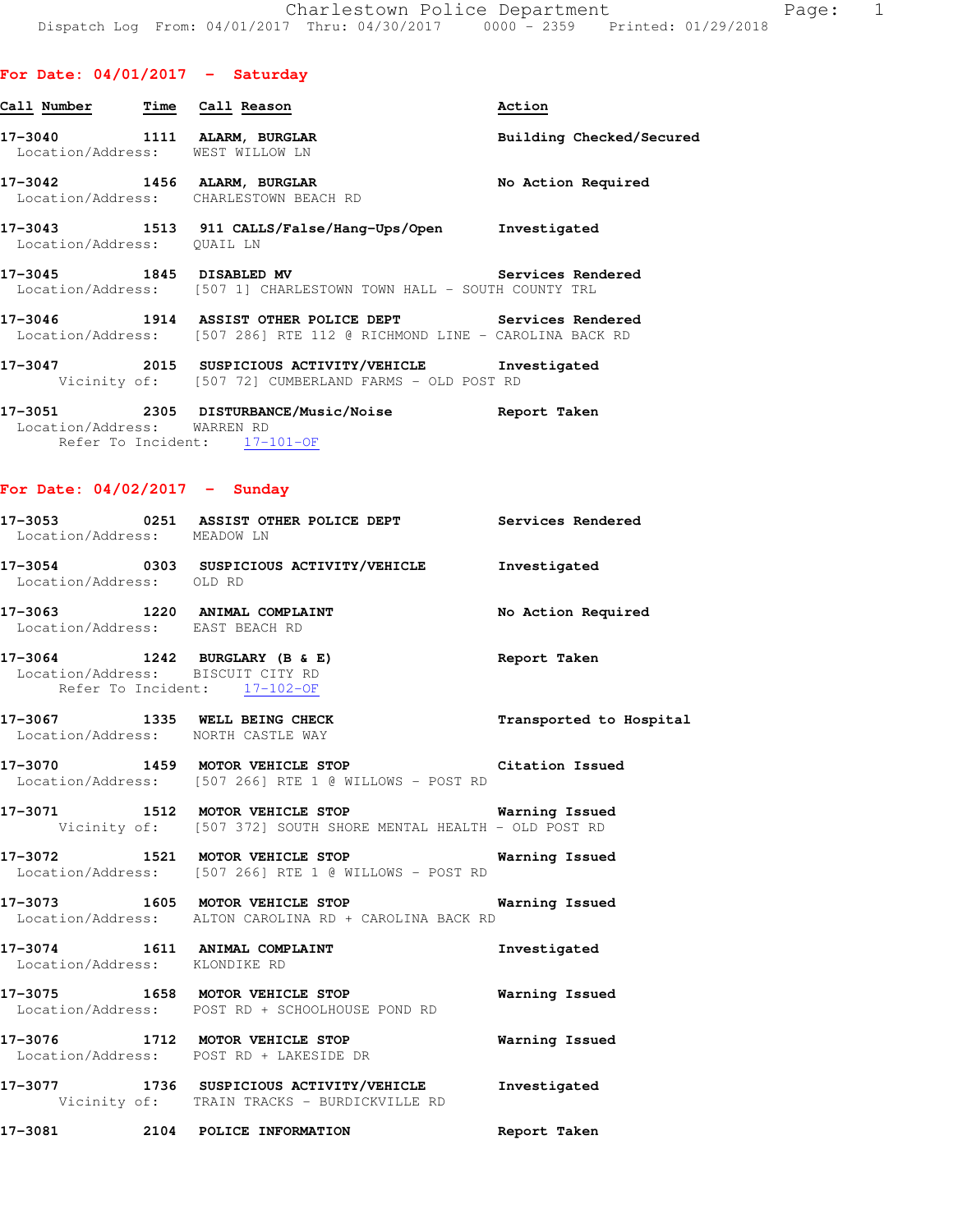|                                                         | Dispatch Log From: 04/01/2017 Thru: 04/30/2017 0000 - 2359 Printed: 01/29/2018                                                | Charlestown Police Department<br>Page: 2                                                                                 |  |
|---------------------------------------------------------|-------------------------------------------------------------------------------------------------------------------------------|--------------------------------------------------------------------------------------------------------------------------|--|
| Location/Address: OLD RD                                | Refer To Incident: 17-103-OF                                                                                                  |                                                                                                                          |  |
|                                                         | 17-3082 2334 MOTOR VEHICLE STOP<br>Location/Address: POST RD + KING'S FACTORY RD                                              | Warning Issued                                                                                                           |  |
|                                                         | 17-3085 2346 MOTOR VEHICLE STOP<br>Location/Address: POST RD + FALCONE LN                                                     | <b>Warning Issued</b>                                                                                                    |  |
| For Date: $04/03/2017$ - Monday                         |                                                                                                                               |                                                                                                                          |  |
|                                                         | 17-3089 0025 MOTOR VEHICLE STOP<br>Location/Address: POST RD + KING'S FACTORY RD                                              | Warning Issued                                                                                                           |  |
|                                                         | 17-3091 0031 MOTOR VEHICLE STOP<br>Location/Address: POST RD + EAST BEACH RD                                                  | Warning Issued                                                                                                           |  |
|                                                         | 17-3106 0537 TRAFFIC CONTROL<br>Location/Address: POST RD + CASTLE ROCK DR                                                    | Services Rendered                                                                                                        |  |
| 17-3108 1014 COMPLAINT<br>Location/Address: KLONDIKE RD |                                                                                                                               | No Action Required                                                                                                       |  |
| Location/Address: AUBURN DR                             | 17-3109 1018 ASSIST OTHER AGENCY                                                                                              | Could Not Locate                                                                                                         |  |
| Location/Address: POST RD                               | 17-3110 1111 TRAFFIC CONTROL                                                                                                  | No Action Required                                                                                                       |  |
|                                                         | 17-3113 1348 ANIMAL COMPLAINT                                                                                                 | Taken/Refered to Other A<br>Location/Address: [507 530] NARRAGANSETT INDIAN FOUR WINDS COMMUNITY CENT - SOUTH COUNTY TRL |  |
| 17-3114 1350 COMPLAINT<br>Location/Address: LAUREL RD   |                                                                                                                               | No Action Required                                                                                                       |  |
|                                                         | 17-3115 1404 MOTOR VEHICLE STOP 6 Warning Issued<br>Location/Address: POST RD + PROSSER TRL                                   |                                                                                                                          |  |
|                                                         | 17-3116 1444 SUSPICIOUS ACTIVITY/VEHICLE Investigated<br>Location/Address: [507 72] CUMBERLAND FARMS - OLD POST RD            |                                                                                                                          |  |
|                                                         | 17-3117 1525 TRAFFIC CONTROL 150 No Action Required<br>Location/Address: CAROLINA BACK RD + ALTON CAROLINA RD                 |                                                                                                                          |  |
| Location/Address: BURNHAM ST                            | 17-3119 1625 WELL BEING CHECK                                                                                                 | Investigated                                                                                                             |  |
|                                                         | 17-3120 1643 TRAFFIC CONTROL<br>Location/Address: POST RD + PROSSER TRL                                                       | Services Rendered                                                                                                        |  |
|                                                         | 17-3121 1715 MOTOR VEHICLE COMPLAINT Could Not Locate<br>Location/Address: [507 276] RTE 2 @ RICHMOND LINE - SOUTH COUNTY TRL |                                                                                                                          |  |
|                                                         | 17-3122 1729 ANIMAL COMPLAINT<br>Location/Address: AUBURN DR + NARROW LN                                                      | Could Not Locate                                                                                                         |  |
| Location/Address: OLD SHANNOCK RD                       | 17-3123 1748 POLICE INFORMATION                                                                                               | Investigated                                                                                                             |  |
| For Date: $04/04/2017$ - Tuesday                        |                                                                                                                               |                                                                                                                          |  |
|                                                         | 17-3129 0013 MOTOR VEHICLE STOP 6 Warning Issued<br>Location/Address: ALTON CAROLINA RD + CAROLINA BACK RD                    |                                                                                                                          |  |
|                                                         | 17-3130 0020 MOTOR VEHICLE STOP<br>Location/Address: POST RD + NARROW LN                                                      | Warning Issued                                                                                                           |  |
| Location/Address: CAROLINA BACK RD                      | 17-3131 0031 OFFICER WANTED                                                                                                   | Investigated                                                                                                             |  |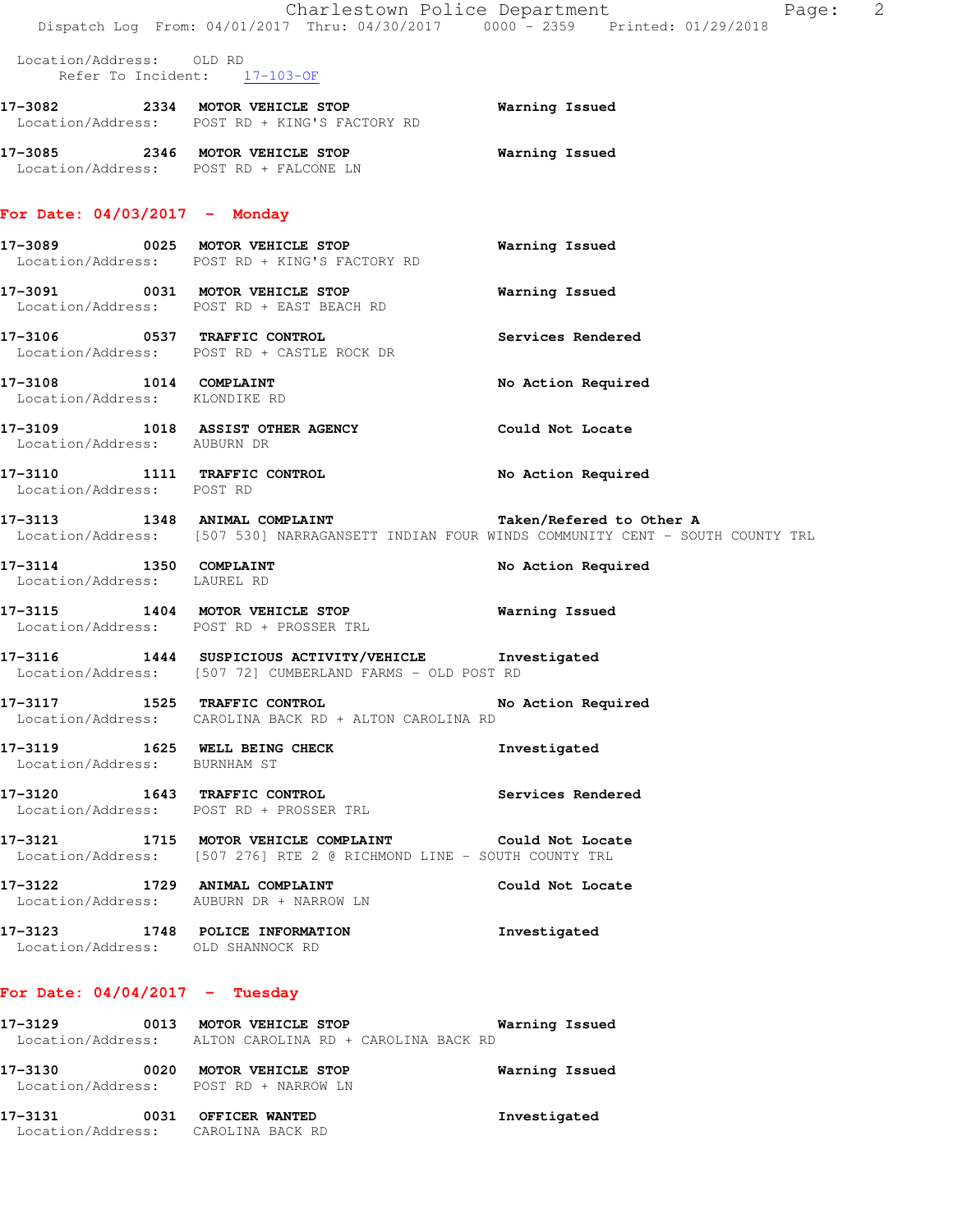|                                                                 | Dispatch Log From: 04/01/2017 Thru: 04/30/2017 0000 - 2359 Printed: 01/29/2018                                                              | 3<br>Charlestown Police Department<br>Page:                                                  |
|-----------------------------------------------------------------|---------------------------------------------------------------------------------------------------------------------------------------------|----------------------------------------------------------------------------------------------|
|                                                                 | Refer To Incident: 17-104-OF                                                                                                                |                                                                                              |
|                                                                 | 17-3144 0539 TRAFFIC CONTROL<br>Location/Address: NARROW LN + AUBURN DR                                                                     | Investigated                                                                                 |
|                                                                 | 17-3145 0710 MVA - Minor<br>Location/Address: POST RD + SOUTH COUNTY TRL                                                                    | Investigated                                                                                 |
| Location/Address: EAST BEACH RD<br>Refer To Incident: 17-111-OF | 17-3147 1015 FOLLOW-UP INVESTIGATION Investigated                                                                                           |                                                                                              |
|                                                                 | 17-3149 1431 TRANSPORT<br>Location/Address: [507 69] CHARLESTOWN AMBULANCE-RESCUE SERVICE - OLD POST RD                                     | Services Rendered                                                                            |
| Location/Address: MILL POND DR                                  | 17-3152 1748 POLICE INFORMATION Could Not Locate                                                                                            |                                                                                              |
|                                                                 | 17-3153 1834 ROAD HAZARD/OBSTRUCTION Removed Hazard<br>Location/Address: POST RD + SOUTH COUNTY TRL                                         |                                                                                              |
| Location/Address: OLD POST RD                                   | 17-3155 2022 WELL BEING CHECK                                                                                                               | Transported to Hospital                                                                      |
| For Date: $04/05/2017$ - Wednesday                              |                                                                                                                                             |                                                                                              |
|                                                                 | 17-3163 0012 MOTOR VEHICLE STOP<br>Location/Address: SOUTH COUNTY TRL + BOTKA DR                                                            | Warning Issued                                                                               |
|                                                                 | 17-3171 0101 MOTOR VEHICLE STOP<br>Location/Address: POST RD + KING'S FACTORY RD                                                            | Warning Issued                                                                               |
|                                                                 | 17-3172 0108 MOTOR VEHICLE STOP 6 Warning Issued<br>Location/Address: [507 269] RTE 1 @ DRIVING RANGE - POST RD                             |                                                                                              |
|                                                                 | 17-3182 0553 TRAFFIC CONTROL<br>Location/Address: POST RD + CASTLE ROCK DR                                                                  | Services Rendered                                                                            |
|                                                                 | 17-3183 0748 MOTOR VEHICLE STOP 6 Warning Issued<br>Location/Address: POST RD + WILDFLOWER RD                                               |                                                                                              |
| Location/Address: BUCKEYE BROOK RD                              | 17-3184 0759 FIRE, STRUCTURE                                                                                                                | Extinquished                                                                                 |
|                                                                 | 17-3187 		 0909 ALARM, BURGLAR 		 Talse Alarm                                                                                               | Location/Address: [507 530] NARRAGANSETT INDIAN FOUR WINDS COMMUNITY CENT - SOUTH COUNTY TRL |
|                                                                 | 17-3188 0916 ALARM, BURGLAR<br>Location/Address: [507 30] ATLANTIC ANIMAL HOSPITAL - SOUTH COUNTY TRL                                       | False Alarm                                                                                  |
|                                                                 | 17-3191 1016 DISABLED MV<br>Location/Address: POST RD + EAST BEACH RD                                                                       | Investigated                                                                                 |
|                                                                 | 17-3192 1039 MOTOR VEHICLE STOP<br>Location/Address: POST RD + WILDFLOWER RD                                                                | Citation Issued                                                                              |
|                                                                 | 17-3193 1040 MOTOR VEHICLE STOP <b>WATER</b> Warning Issued<br>Location/Address: [507 261] RTE 1 @ STATE GARAGE (MILE MARKER 9.6) - POST RD |                                                                                              |
|                                                                 | 17-3194 1111 MOTOR VEHICLE STOP<br>Location/Address: POST RD + TAMANACO DR                                                                  | No Action Required                                                                           |
|                                                                 | 17-3200 1312 MOTOR VEHICLE STOP 6 Warning Issued<br>Location/Address: [507 261] RTE 1 @ STATE GARAGE (MILE MARKER 9.6) - POST RD            |                                                                                              |
|                                                                 | 17-3201 1347 MOTOR VEHICLE STOP<br>Location/Address: POST RD + WEST BEACH RD                                                                | Warning Issued                                                                               |
| 17-3202                                                         | 1405 MOTOR VEHICLE STOP FOR Arrest (s) Made<br>  Location/Address: [507 303] RTE 1 @ SOUTH SHORE MENTAL HEALTH (MM 9.0) - POST RD           |                                                                                              |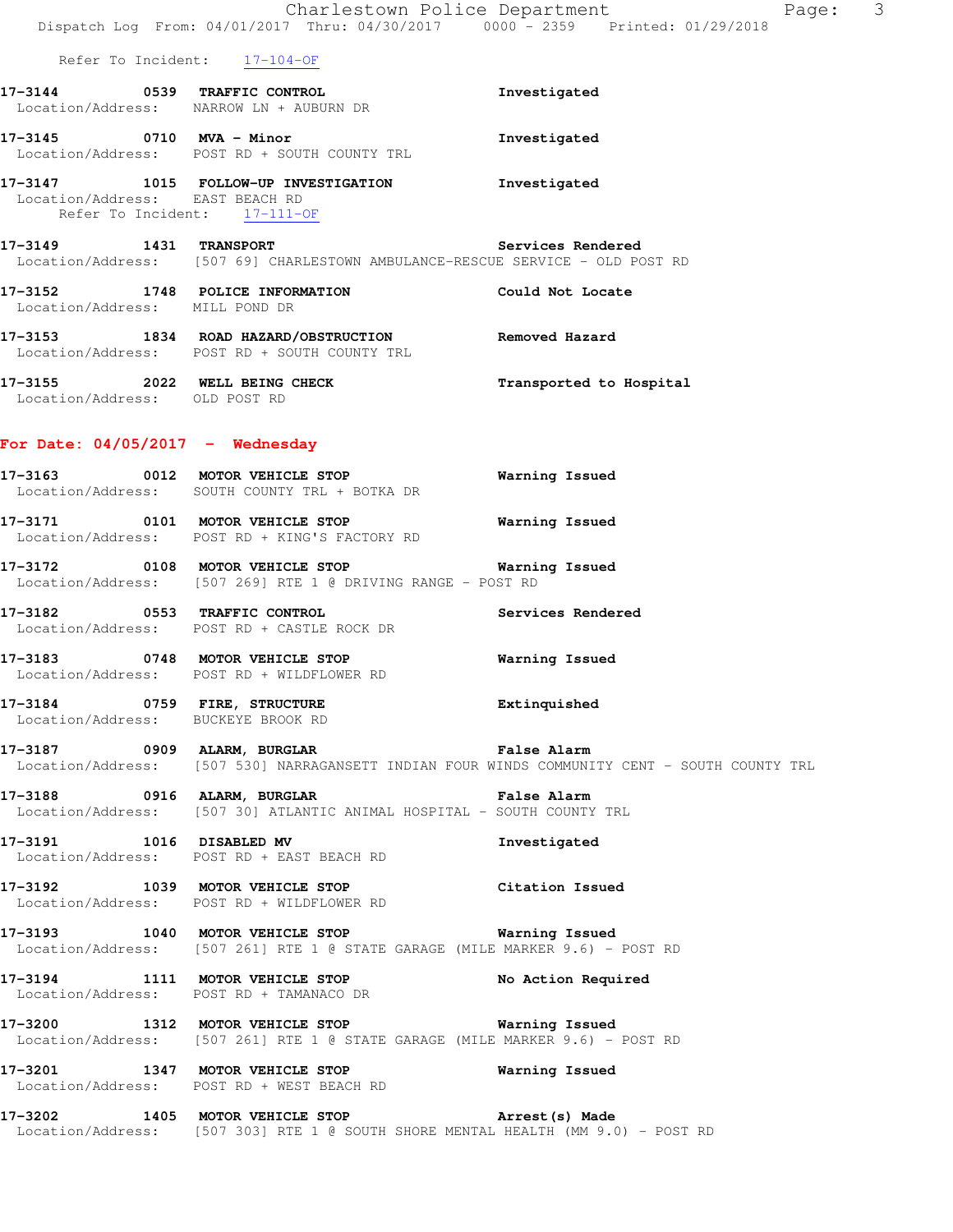|                                                                   | Dispatch Log From: 04/01/2017 Thru: 04/30/2017 0000 - 2359 Printed: 01/29/2018                                                                                                        | Charlestown Police Department<br>Page: 4 |  |
|-------------------------------------------------------------------|---------------------------------------------------------------------------------------------------------------------------------------------------------------------------------------|------------------------------------------|--|
| Age: 22                                                           | Refer To Summons: 17-31-AR<br>Summons: DE OLIVEIRA, MAXINE<br>Address: 33 OPPER ST PROVIDENCE, RI<br>Charges: Driving after denial, suspension or revocation of license - 1st Offense |                                          |  |
|                                                                   | 17-3203 1504 ROAD HAZARD/OBSTRUCTION<br>Location/Address: OLD POST RD + RIDGEWOOD RD                                                                                                  | Investigated                             |  |
| 17-3205 1720 MVA - Minor                                          | Location/Address: POST RD + ROSS HILL RD                                                                                                                                              | No Action Required                       |  |
|                                                                   | 17-3206 1729 DISTURBANCE/Music/Noise 1nvestigated<br>Location/Address: [507 272] RTE 1 @ WILCOX TAVERN - POST RD                                                                      |                                          |  |
| 17-3208 1809 TRAFFIC CONTROL                                      | Location/Address: POST RD + KING'S FACTORY RD                                                                                                                                         | Services Rendered                        |  |
| Location/Address: SHANNOCK RD                                     | 17-3212 2116 ANIMAL COMPLAINT                                                                                                                                                         | <b>Removed Hazard</b>                    |  |
| Location/Address: OLD POST RD<br>Refer To Incident: 17-106-OF     | 17-3213 2339 POLICE INFORMATION                                                                                                                                                       | Report Taken                             |  |
| For Date: $04/06/2017 -$ Thursday                                 |                                                                                                                                                                                       |                                          |  |
| 17-3220 0811 ALARM, BURGLAR<br>Location/Address: BUCKEYE BROOK RD |                                                                                                                                                                                       | <b>False Alarm</b>                       |  |
| 17-3226 1046 JUVENILE OFFENSES<br>Location/Address: OLD COACH RD  |                                                                                                                                                                                       | Investigated                             |  |

### **17-3228 1929 MOTOR VEHICLE COMPLAINT Arrest(s) Made**  Location/Address: [507 276] RTE 2 @ RICHMOND LINE - SOUTH COUNTY TRL Refer To Arrest: 17-32-AR Arrest: PERRY, ALFRED Address: 114 SANCTUARY RD CHARLESTOWN, RI Age: 35 Charges: DUI/DRUGS/ALCOHOL/1ST OFFENSE - B.A.C. UNKNOWN Refusal to Submit to Chemical Test - 1st Violation

| 17-3229           | 2359 | SUSPICIOUS ACTIVITY/VEHICLE | Investigated |
|-------------------|------|-----------------------------|--------------|
| Location/Address: |      | OLD COACH RD                |              |

### **For Date: 04/07/2017 - Friday**

| 17-3230 0029 DISABLED MV<br>Location/Address: NARROW LN |      |                                                                                                           | Investigated       |
|---------------------------------------------------------|------|-----------------------------------------------------------------------------------------------------------|--------------------|
|                                                         |      | Location/Address: NARROW LN + SOUTH COUNTY TRL                                                            | No Action Required |
| <b>17-3233      0132  TRANSPORT</b>                     |      | Location/Address: [507 72] CUMBERLAND FARMS - OLD POST RD<br>Refer To Arrest: 17-33-AR<br>Arrest Expunged | Arrest (s) Made    |
|                                                         |      | 17-3234 0601 ANIMAL COMPLAINT<br>Location/Address: [507 271] RTE 1 @ MICHAEL'S - POST RD                  | Unfounded          |
| 17-3236 0905 TRANSPORT                                  |      | Location/Address: [507 642] CHARLESTOWN POLICE DEPARTMENT - OLD POST RD                                   | No Action Required |
| 17–3238                                                 |      | 1022 ASSIST OTHER POLICE DEPT<br>Location/Address: ROSS HILL RD                                           | Services Rendered  |
| 17-3240                                                 | 1119 | MOTOR VEHICLE STOP                                                                                        | Warning Issued     |

Vicinity of: [507 19] CHARLESTOWN ELEMENTARY SCHOOL - CAROLINA BACK RD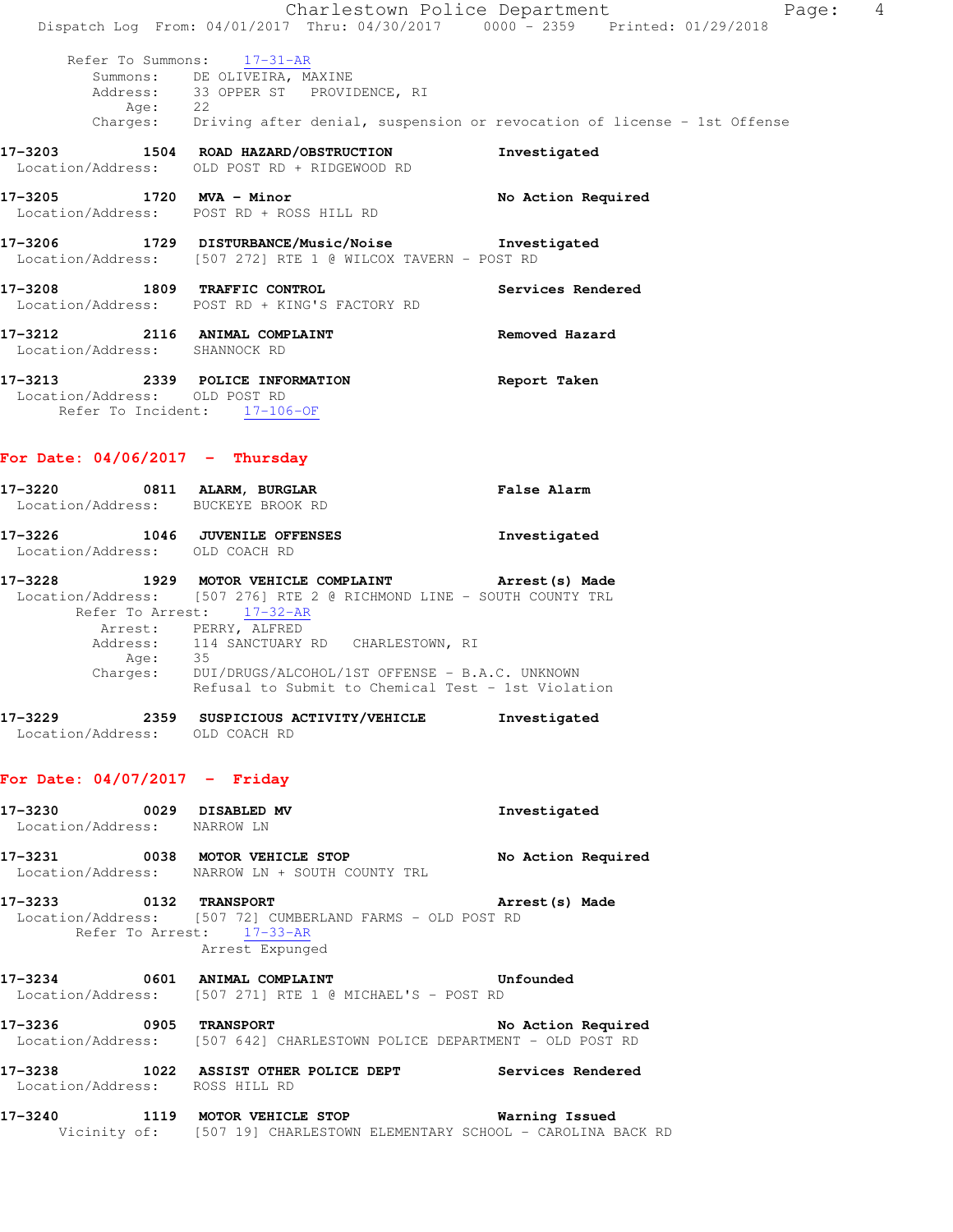| 17-3243 1459 LARCENY<br>Location/Address: [507 627] KEITH DR                                                                 | Refer To Incident: 17-107-OF      |  | Investigated      |  |
|------------------------------------------------------------------------------------------------------------------------------|-----------------------------------|--|-------------------|--|
| 17-3244<br>Location/Address: LAKESIDE DR                                                                                     | 1611 TOWN COUNCIL DOCKET DELIVERY |  | Services Rendered |  |
| 17–3245<br>Location/Address: BRIARWOOD DR                                                                                    | 1615 TOWN COUNCIL DOCKET DELIVERY |  | Services Rendered |  |
| 17-3246 1619 MVA - W/Injury/Fluid/Hazard Report Taken<br>Location/Address: [507 40] CHARLESTOWN AUTO BODY - SOUTH COUNTY TRL | Refer To Accident: 17-55-AC       |  |                   |  |
| 17-3247 1629 MVA - Minor<br>Location/Address: POST RD                                                                        | Refer To Accident: 17-54-AC       |  | Report Taken      |  |

**17-3248 1810 MOTOR VEHICLE STOP Warning Issued**  Vicinity of: CAROLINA BACK RD + ALTON CAROLINA RD

**17-3250 2143 DISTURBANCE/Music/Noise Investigated**  Location/Address: OLD SHANNOCK RD Refer To Incident: 17-108-OF

**17-3251 2331 MOTOR VEHICLE STOP Warning Issued**  Location/Address: [507 276] RTE 2 @ RICHMOND LINE - SOUTH COUNTY TRL

## **For Date: 04/08/2017 - Saturday**

|                                                                       | 17-3253 0006 ALARM, BURGLAR BURGINER LN Building Checked/Secured Location/Address: [507 678] SANDPIPER LN                     |                         |
|-----------------------------------------------------------------------|-------------------------------------------------------------------------------------------------------------------------------|-------------------------|
|                                                                       | 17-3254 0231 POLICE INFORMATION Services Rendered<br>Location/Address: [507 642] CHARLESTOWN POLICE DEPARTMENT - OLD POST RD  |                         |
|                                                                       | 17-3255 0243 POLICE INFORMATION Services Rendered<br>Location/Address: [507 642] CHARLESTOWN POLICE DEPARTMENT - OLD POST RD  |                         |
|                                                                       | 17-3264 1057 MOTOR VEHICLE COMPLAINT Could Not Locate<br>Location/Address: WORDEN'S POND RD + SHANNOCK RD                     |                         |
|                                                                       | 17-3265 1236 MVA - Minor<br>Location/Address: POST RD + GENERAL STANTON LN<br>Refer To Incident: $\frac{17-109-0F}{17-56-AC}$ | Transported to Hospital |
|                                                                       | $17-3266$ 1350 MVA - Minor<br>Rep Location/Address: [507 357] K&S PIZZA - CAROLINA BACK RD<br>Refer To Accident: 17-57 AC     | Report Taken            |
| Location/Address: COLUMBIA HEIGHTS RD<br>Refer To Incident: 17-110-OF | 17-3267 1427 ANIMAL COMPLAINT Taken/Refered to Other A                                                                        |                         |
| Location/Address: EAST QUAIL RUN                                      | 17-3268 1525 SUSPICIOUS ACTIVITY/VEHICLE Investigated                                                                         |                         |
| Location/Address: BISCUIT CITY RD                                     | 17-3269 1556 MOTOR VEHICLE COMPLAINT Confounded                                                                               |                         |
| Location/Address: INDIAN CHURCH RD                                    | 17-3270 1628 MOTOR VEHICLE STOP <b>Warning Issued</b>                                                                         |                         |
| Location/Address: SANCTUARY RD<br>Refer To Incident: $17-112-OF$      | 17-3271 1634 FOLLOW-UP INVESTIGATION 1nvestigated                                                                             |                         |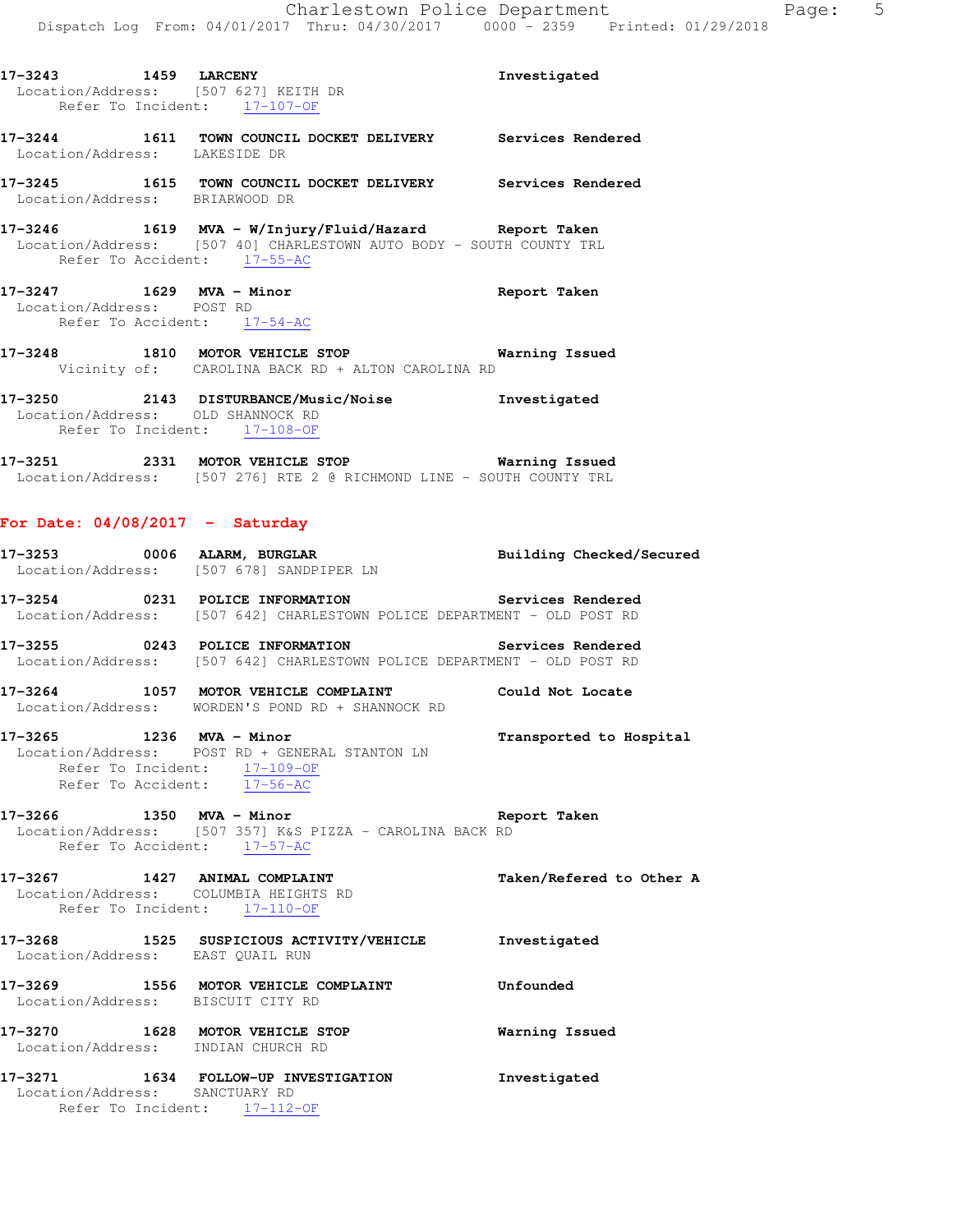|                                                                    | DISPACCH DOG FIOM; 04/01/2017 INIU; 04/30/2017 - 0000 - 2332                                                                                                                                                                                                   | FIINLEU. VI/          |
|--------------------------------------------------------------------|----------------------------------------------------------------------------------------------------------------------------------------------------------------------------------------------------------------------------------------------------------------|-----------------------|
| 17-3272 1657 HOUSE CHECK<br>Vicinity of: COOL SPRING RD            |                                                                                                                                                                                                                                                                | Investigated          |
| 17-3274 1709 OFFICER WANTED<br>Location/Address: KING'S FACTORY RD |                                                                                                                                                                                                                                                                | Investigated          |
| 17-3275 1759 OFFICER WANTED<br>Location/Address: OLD SHANNOCK RD   |                                                                                                                                                                                                                                                                | Investigated          |
|                                                                    | 17-3277 2222 WELL BEING CHECK Services Rendered<br>Location/Address: [507 26] CHARLESTOWN BREACHWAY - CHARLESTOWN BEACH RD                                                                                                                                     |                       |
|                                                                    | 17-3279 		 2339 MOTOR VEHICLE STOP 		 Warning Issued<br>Location/Address: POST RD + CROSS MILLS RD                                                                                                                                                             |                       |
|                                                                    | 17-3280 2351 MOTOR VEHICLE STOP<br>Location/Address: POST RD + KING'S FACTORY RD                                                                                                                                                                               | Citation Issued       |
| For Date: $04/09/2017 -$ Sunday                                    |                                                                                                                                                                                                                                                                |                       |
| Location/Address: FIORE'S - POST RD                                | 17-3285 0040 MOTOR VEHICLE STOP                                                                                                                                                                                                                                | <b>Warning Issued</b> |
|                                                                    | 17-3287 0130 MOTOR VEHICLE STOP Citation Issued<br>Location/Address: DRIVING RANGE - POST RD                                                                                                                                                                   |                       |
|                                                                    | 17-3298 0558 TRAFFIC CONTROL<br>Location/Address: POST RD + EAST BEACH RD                                                                                                                                                                                      | Services Rendered     |
|                                                                    | Location/Address: [507 258] RTE 1 @ SOUTH KINGSTOWN LINE (MM 11.4) - POST RD                                                                                                                                                                                   |                       |
|                                                                    | Location/Address: [507 258] RTE 1 @ SOUTH KINGSTOWN LINE (MM 11.4) - POST RD                                                                                                                                                                                   |                       |
|                                                                    | 17-3305 1405 MOTOR VEHICLE STOP <b>Warning Issued</b><br>Location/Address: [507 216] SOUTH SHORE FAMILY PRACTICE - OLD POST RD                                                                                                                                 |                       |
|                                                                    | 17-3306 1421 MOTOR VEHICLE STOP 6 Warning Issued<br>Location/Address: [507 258] RTE 1 @ SOUTH KINGSTOWN LINE (MM 11.4) - POST RD                                                                                                                               |                       |
|                                                                    | 17-3307 1430 MOTOR VEHICLE STOP<br>Location/Address: POST RD + SCHOOLHOUSE POND RD                                                                                                                                                                             | Warning Issued        |
| 17-3308 1526 TRAFFIC CONTROL                                       | Location/Address: POST RD + WEST BEACH RD                                                                                                                                                                                                                      | Services Rendered     |
| 17-3309 1535 MOTOR VEHICLE STOP                                    | Location/Address: POST RD + SOUTH COUNTY TRL                                                                                                                                                                                                                   | Citation Issued       |
| 17–3311                                                            | 1702 ASSIST OTHER POLICE DEPT<br>Location/Address: WESTERLY POLICE - POST RD + WARREN RD                                                                                                                                                                       | Services Rendered     |
| 17-3312 1742 MOTOR VEHICLE STOP<br>Refer To Arrest:<br>Charges:    | Location/Address: FALCONE LN + OLD POST RD<br>$17 - 34 - AR$<br>Arrest: KLAPP, BARRY G<br>Address: 710 GRAVELLY HILL RD WAKEFIELD, RI<br>Age: 54<br>rges: DUI/DRUGS/ALCOHOL/2ND OFFENSE - B.A.C. UNKNOWN<br>Refusal to Submit to Chemical Test - 1st Violation | Arrest (s) Made       |
|                                                                    |                                                                                                                                                                                                                                                                |                       |

**17-3313 2013 SUSPICIOUS ACTIVITY/VEHICLE Unfounded**  Location/Address: [507 45] RIPPY'S LIQUOR MART - SOUTH COUNTY TRL

**17-3314 2336 MOTOR VEHICLE STOP Citation Issued**  Location/Address: NARROW LN + GENERAL STANTON LN

**For Date: 04/10/2017 - Monday**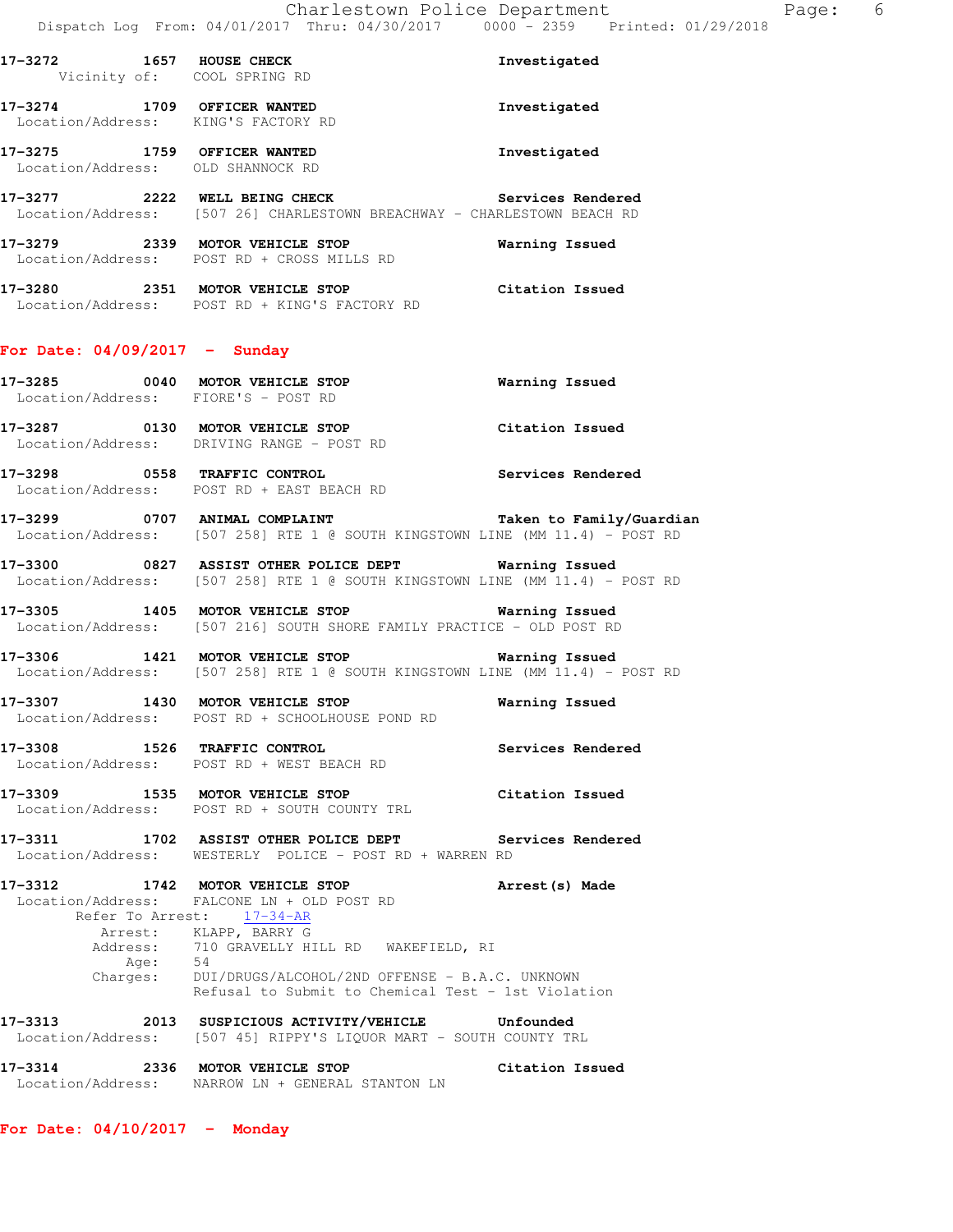| 17–3355                                                     |      | 0118 MOTOR VEHICLE STOP                                                                                                                                                                                                                                   | Arrest (s) Made                                                                              |                |
|-------------------------------------------------------------|------|-----------------------------------------------------------------------------------------------------------------------------------------------------------------------------------------------------------------------------------------------------------|----------------------------------------------------------------------------------------------|----------------|
| For Date: $04/11/2017$ - Tuesday                            |      |                                                                                                                                                                                                                                                           |                                                                                              |                |
| 17-3347<br>Location/Address:                                |      | 2351 MOTOR VEHICLE STOP<br>POST RD + LAKESIDE DR                                                                                                                                                                                                          | Citation Issued                                                                              |                |
| 17-3344<br>Location/Address:<br>Refer To Incident:          | 1927 | <b>OFFICER WANTED</b><br>SHANNOCK RD<br>17-115-OF                                                                                                                                                                                                         | Investigated                                                                                 |                |
| Charges:                                                    | Age: | Location/Address: [507 278] RTE 2 @ RIPPY'S MARKET - SOUTH COUNTY TRL<br>Refer To Summons: 17-35-AR<br>Summons: KENYON, DWIGHT F<br>Address: 61 LAURI DR CHARLESTOWN, RI<br>62<br>Driving after denial, suspension or revocation of license - 1st Offense |                                                                                              |                |
|                                                             |      | 17-3342 1629 MOTOR VEHICLE STOP <b>Arrest(s)</b> Made                                                                                                                                                                                                     |                                                                                              |                |
|                                                             |      | 17-3340 1418 SUSPICIOUS ACTIVITY/VEHICLE Investigated<br>Location/Address: BUCKEYE BROOK RD                                                                                                                                                               |                                                                                              |                |
|                                                             |      | 17-3339 1329 MOTOR VEHICLE STOP<br>Location/Address: POST RD + GENERAL STANTON LN                                                                                                                                                                         | Warning Issued                                                                               |                |
|                                                             |      | 17-3338 1226 ALARM, BURGLAR <b>BURGLAR</b> Building Checked/Secured                                                                                                                                                                                       | Location/Address: [507 530] NARRAGANSETT INDIAN FOUR WINDS COMMUNITY CENT - SOUTH COUNTY TRL |                |
| Location/Address: WEST BEACH RD                             |      | 17-3337 1225 ASSIST CITIZEN 17-3337 Services Rendered                                                                                                                                                                                                     |                                                                                              |                |
| Refer To Incident: 17-114-OF                                |      | 17-3335 1125 EMBEZZELMENT/FRAUD/FORGERY Investigated<br>Location/Address: WORDEN'S POND RD                                                                                                                                                                |                                                                                              |                |
|                                                             |      | 17-3333 1035 MOTOR VEHICLE COMPLAINT No Action Required<br>Location/Address: [507 275] RTE 1 @ WESTERLY LINE - POST RD                                                                                                                                    |                                                                                              |                |
| 17-3332 1024 TRANSPORT                                      |      | Location/Address: CHARIHO MIDDLE SCHOOL - OLD COACH RD<br>Refer To Incident: 17-130-OF                                                                                                                                                                    | Taken to Family/Guardian                                                                     |                |
|                                                             |      | 17-3330 0625 MOTOR VEHICLE STOP 17-3330 Warning Issued<br>Location/Address: [507 100] RTE 1 @ FIORES (MILE MARKER 8.0) - POST RD                                                                                                                          |                                                                                              |                |
|                                                             |      | Services Rendered<br>17-3329 0547 TRAFFIC CONTROL<br>Location/Address: POST RD + SCHOOLHOUSE POND RD                                                                                                                                                      |                                                                                              |                |
| 17-3320 0034 OFFICER WANTED<br>Refer To Incident: 17-113-OF |      | Location/Address: BUTTER LN + CAROLINA BACK RD                                                                                                                                                                                                            | Transported to Hospital                                                                      |                |
|                                                             |      | 17-3317 0000 TRAFFIC CONTROL<br>Location/Address: WORDEN'S POND RD + SHANNOCK RD                                                                                                                                                                          | Services Rendered                                                                            |                |
|                                                             |      | Dispatch Log From: 04/01/2017 Thru: 04/30/2017 0000 - 2359 Printed: 01/29/2018                                                                                                                                                                            | Charlestown Police Department<br>Page:                                                       | $\overline{7}$ |
|                                                             |      |                                                                                                                                                                                                                                                           |                                                                                              |                |

| - <i>- - - - - - - -</i>    | UIIU HUIUN VEHICHE UIUE                                                      | <b>ALLCOLIOI</b> MOVE |
|-----------------------------|------------------------------------------------------------------------------|-----------------------|
|                             | Location/Address: [507 258] RTE 1 @ SOUTH KINGSTOWN LINE (MM 11.4) - POST RD |                       |
| Refer To Summons:           | $17 - 36 - AR$                                                               |                       |
|                             | Summons: IRVIN, TRISTAN ROBERTS                                              |                       |
|                             | Address: 28 CHITTICK RD Apt. #1 BOSTON, MA                                   |                       |
| Age:                        | 23                                                                           |                       |
| Charges:                    | DRIVING WITHOUT/EXPIRED LICENSE                                              |                       |
| 17-3361<br>0545             | TRAFFIC CONTROL                                                              | Services Rendered     |
|                             | Location/Address: OLD POST RD + FALCONE LN                                   |                       |
| 17-3362<br>0558             | SUSPICIOUS ACTIVITY/VEHICLE                                                  | Investigated          |
| Location/Address: FOSTER DR |                                                                              |                       |

| 17-3363<br>0809   | MOTOR VEHICLE STOP      | Warning Issued |
|-------------------|-------------------------|----------------|
| Location/Address: | POST RD + WILDFLOWER RD |                |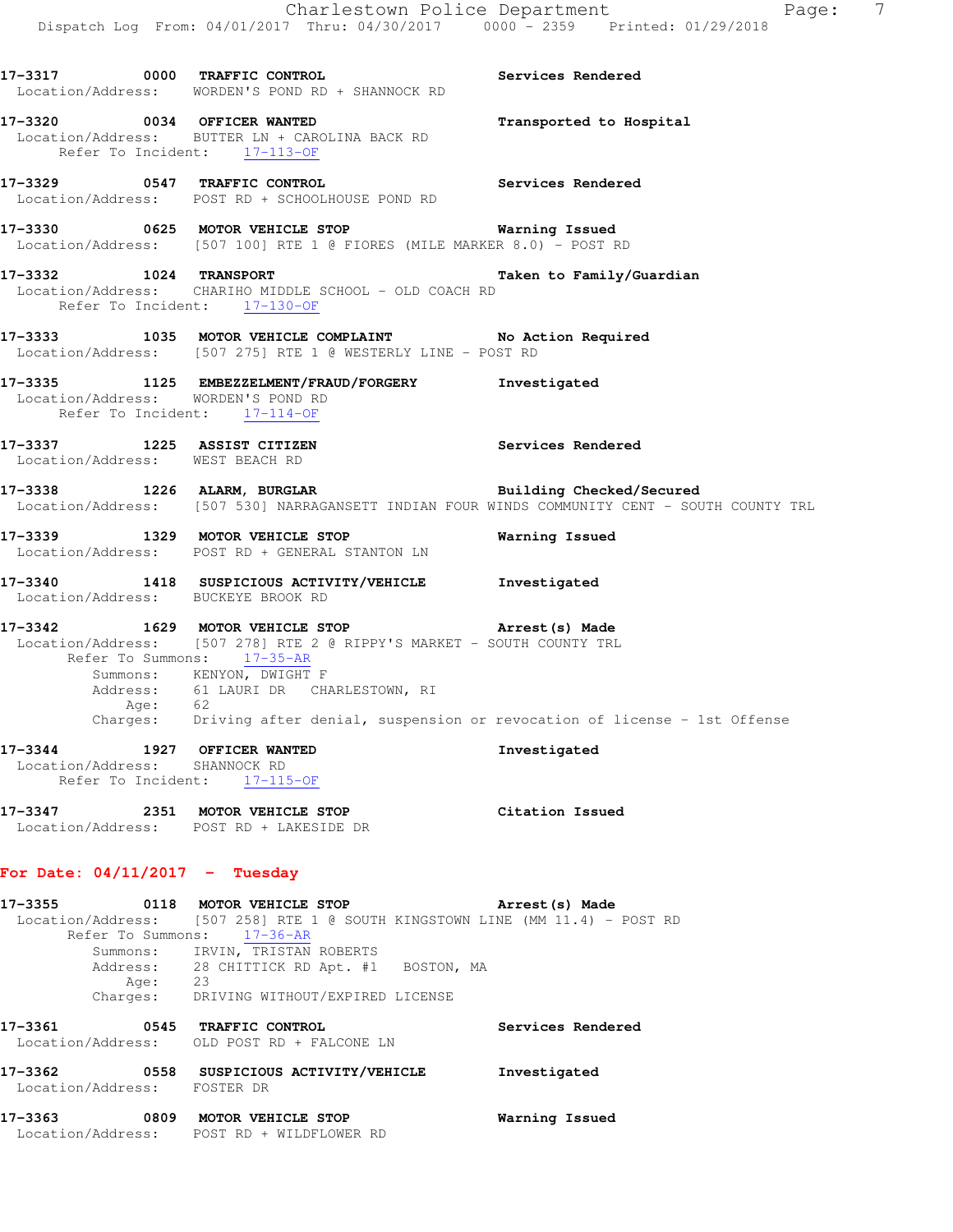| 17-3365 0827 NOTIFICATION<br>Location/Address: JACOB PERRY DR | Services Rendered                                                                                                                                   |                    |
|---------------------------------------------------------------|-----------------------------------------------------------------------------------------------------------------------------------------------------|--------------------|
|                                                               | 17-3368 6951 MOTOR VEHICLE STOP 1991 Marning Issued<br>Location/Address: [507 100] RTE 1 @ FIORES (MILE MARKER 8.0) - POST RD                       |                    |
|                                                               | 17-3369 0954 MOTOR VEHICLE STOP<br>Location/Address: POST RD + WILDFLOWER RD                                                                        | Warning Issued     |
| Location/Address: RIVERVIEW DR                                | 17-3370 1037 WELL BEING CHECK Services Rendered                                                                                                     |                    |
|                                                               | 17-3371 1100 BURGLARY (B & E) 1100 Threstigated<br>Location/Address: [507 64] RATHSKELLER RESTAURANT - OLD COACH RD<br>Refer To Incident: 17-116-OF |                    |
|                                                               | 17-3372 1106 POLICE INFORMATION 17-3372<br>Location/Address: OLD POST RD + EAST ARNOLDA DR                                                          |                    |
|                                                               | 17-3373 1122 WELL BEING CHECK<br>Location/Address: PECKHAM HOLLOW RD                                                                                | No Action Required |
|                                                               | 17-3376 1208 ALARM, FIRE 1999 11 208 11 208<br>Location/Address: [507 435] SOUTH SHORE MENTAL HEALTH CHARLESTOWN HOUS - OLD POST RD                 |                    |
|                                                               | 17-3378 1331 TRAFFIC CONTROL Services Rendered<br>Location/Address: POST RD + TAMANACO DR                                                           |                    |
|                                                               | 17-3380 1355 ANIMAL COMPLAINT<br>Location/Address: BURDICKVILLE RD                                                                                  | Unfounded          |
|                                                               | 17-3381 1541 FOLLOW-UP INVESTIGATION Could Not Locate<br>Location/Address: PECKHAM HOLLOW RD                                                        |                    |
|                                                               | 17-3382 1638 SUSPICIOUS ACTIVITY/VEHICLE Investigated<br>Location/Address: SOUTH COUNTY TRL + HONEY LOCUST DR                                       |                    |
| Location/Address: BISCUIT CITY RD                             | 17-3383 1813 MOTOR VEHICLE COMPLAINT                                                                                                                | Unfounded          |
|                                                               |                                                                                                                                                     |                    |

**17-3384 1835 MOTOR VEHICLE COMPLAINT Unfounded**  Location/Address: [507 276] RTE 2 @ RICHMOND LINE - SOUTH COUNTY TRL

#### **For Date: 04/12/2017 - Wednesday**

| 17–3393           |  | 0602 POLICE INFORMATION                               |  | Services Rendered |  |
|-------------------|--|-------------------------------------------------------|--|-------------------|--|
| Location/Address: |  | [507 642] CHARLESTOWN POLICE DEPARTMENT - OLD POST RD |  |                   |  |

**17-3396 0917 ALARM, FIRE False Alarm**  Location/Address: [507 716] SECOND ST

**17-3397 1006 DUMPING VIOLATIONS Investigated**  Location/Address: [507 381] CVS PHARMACY - OLD POST RD Refer To Incident: 17-117-OF

## **17-3398 1104 FOLLOW-UP INVESTIGATION Investigated**  Location/Address: EDGEWARE ST

**17-3400 1302 MVA - Minor Investigated**  Location/Address: [507 410] DUNKIN DONUTS - OLD POST RD Refer To Accident: 17-58-AC

**17-3404 1938 MOTOR VEHICLE STOP Warning Issued**  Location/Address: POST RD + KING'S FACTORY RD

**17-3405 1950 ANIMAL COMPLAINT No Action Required**  Location/Address: NANCY LN

**17-3409 2354 PSYCHOLOGICAL EMERGENCY Services Rendered**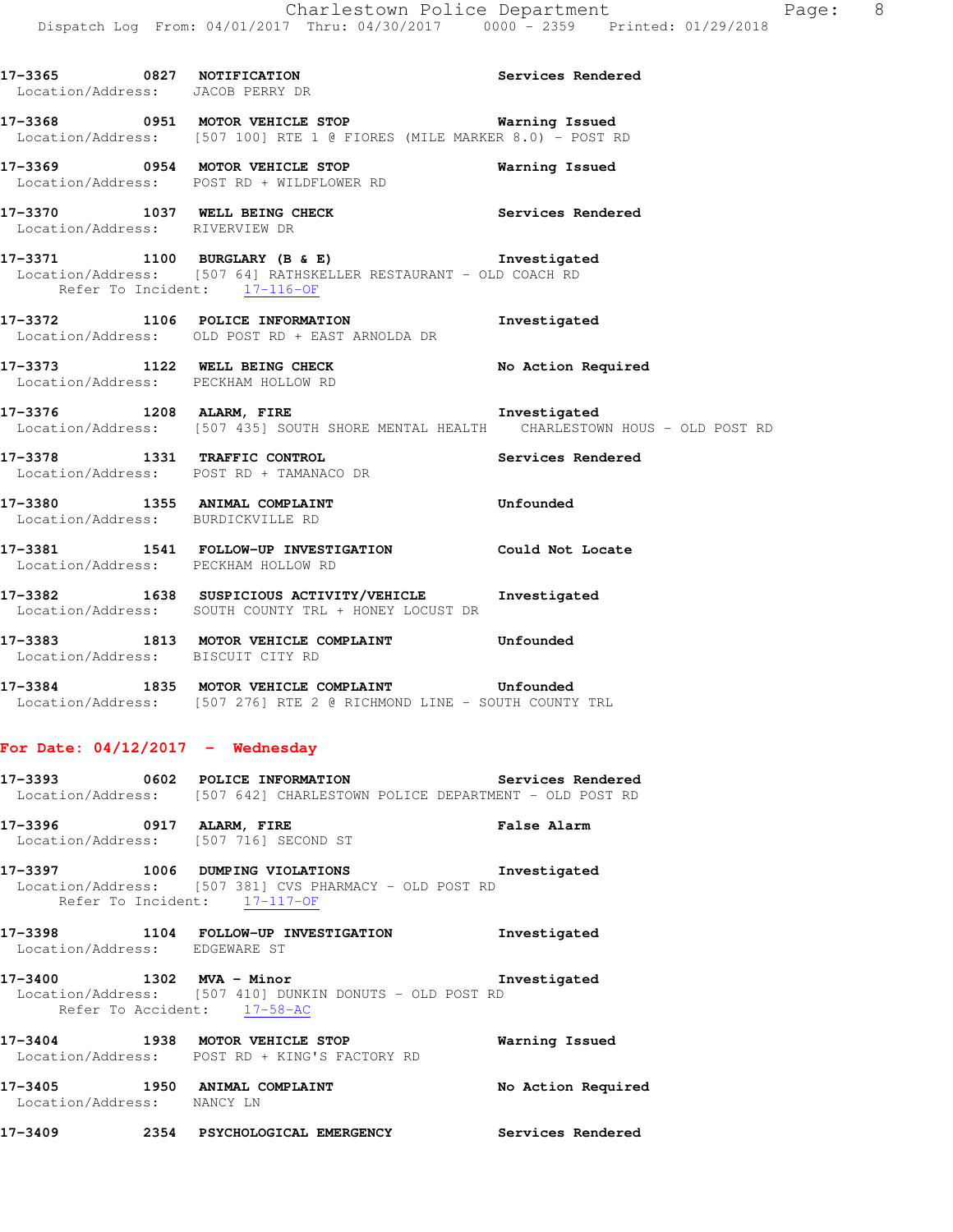Location/Address: [507 789] SAND PLAIN RD Refer To Incident: 17-118-OF

### **For Date: 04/13/2017 - Thursday**

|                                       | 17-3410       0222   ALARM, BURGLAR             Building Checked/Secured<br>Location/Address: [507 354] PAT'S POWER EQUIPMENT - OLD POST RD |                       |
|---------------------------------------|---------------------------------------------------------------------------------------------------------------------------------------------|-----------------------|
|                                       | 17-3414 0627 ANIMAL COMPLAINT COMPRESSES Could Not Locate<br>Location/Address: [507 243] KRYSTAL PENQUIN MOTEL - POST RD                    |                       |
|                                       | 17-3420 1247 FOUND/LOST PROPERTY No Action Required<br>Location/Address: [507 608] NINIGRET PARK - BIKE GARAGE/SHED - PARK LN               |                       |
| Location/Address: SOUTH COUNTY TRL    | 17-3421 1359 OFFICER WANTED                                                                                                                 | Investigated          |
|                                       | 17-3423 1524 ALARM, BURGLAR 1988 1991 Building Checked/Secured<br>Location/Address: [507 879] WEST WILLOW LN                                |                       |
|                                       | 17-3424 1544 MOTOR VEHICLE STOP <b>STOP</b> Warning Issued<br>Location/Address: POST RD + SCHOOLHOUSE POND RD                               |                       |
|                                       | 17-3427 1735 MOTOR VEHICLE STOP 1990 Warning Issued<br>Location/Address: MATUNUCK SCHOOLHOUSE RD + CHARLESTOWN BEACH RD                     |                       |
| Location/Address: POST RD + NARROW LN | 17-3428 1744 MOTOR VEHICLE STOP                                                                                                             | <b>Warning Issued</b> |
| Location/Address: BURDICKVILLE RD     | 17-3429 1833 SUSPICIOUS ACTIVITY/VEHICLE Investigated                                                                                       |                       |
|                                       | 17-3433 2034 MOTOR VEHICLE COMPLAINT Confounded                                                                                             |                       |

Location/Address: [507 276] RTE 2 @ RICHMOND LINE - SOUTH COUNTY TRL

**17-3436 2236 ANIMAL COMPLAINT Could Not Locate**  Location/Address: [507 258] RTE 1 @ SOUTH KINGSTOWN LINE (MM 11.4) - POST RD

#### **For Date: 04/14/2017 - Friday**

|                                | 17-3439 0024 MOTOR VEHICLE STOP<br>Location/Address: POST RD + KING'S FACTORY RD                                                                               | Warning Issued           |
|--------------------------------|----------------------------------------------------------------------------------------------------------------------------------------------------------------|--------------------------|
| Location/Address: OLD COACH RD |                                                                                                                                                                |                          |
| Location/Address: SHANNOCK RD  |                                                                                                                                                                |                          |
|                                | 17-3451 6233 MOTOR VEHICLE STOP 6 Warning Issued<br>Location/Address: POST RD + SCHOOLHOUSE POND RD                                                            |                          |
| 17-3456 0526 TRAFFIC CONTROL   | Location/Address: POST RD + SCHOOLHOUSE POND RD                                                                                                                | Services Rendered        |
|                                | 17-3459 		 0831 FIRE, OTHER 		 Services Rendered<br>Location/Address: [507 83] MEADOW BROOK INN - CAROLINA BACK RD                                             |                          |
| Location/Address: SUNSET DR    | 17-3462 1024 ALARM, BURGLAR                                                                                                                                    | Building Checked/Secured |
|                                | 17-3463 1100 911 CALLS/False/Hang-Ups/Open Could Not Locate<br>Location/Address: SOUTH COUNTY TRL + JONATHAN DR                                                |                          |
|                                | 17-3464 1118 WELL BEING CHECK Transported to Hospital<br>  Location/Address: [507 228] PHIL & ANN'S SUNSET MOTEL - OLD POST RD<br>Refer To Incident: 17-119-OF |                          |

**17-3467 1628 MOTOR VEHICLE STOP No Action Required**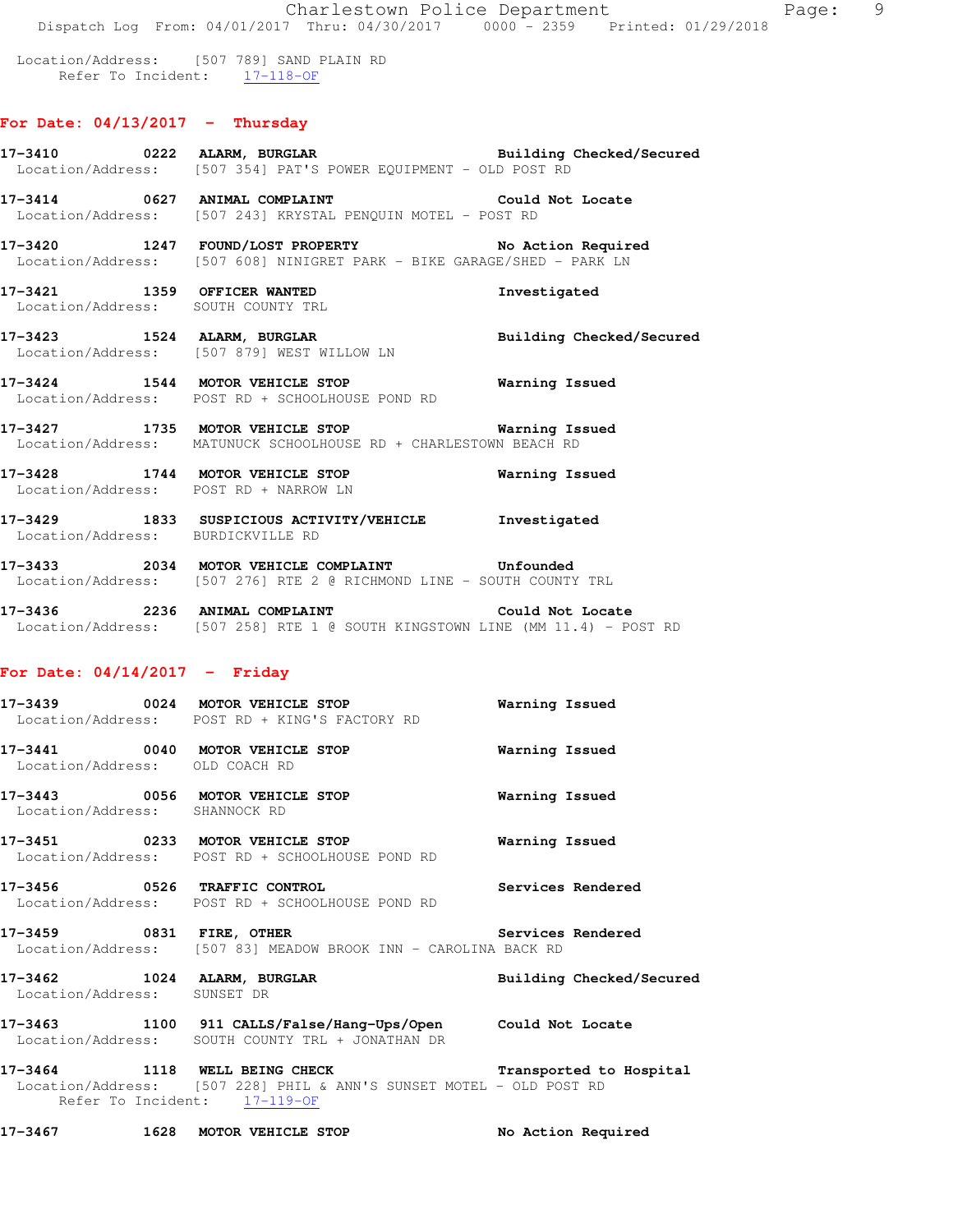|  |                                                                                | Charlestown Police Department |  |  | Page: 10 |  |
|--|--------------------------------------------------------------------------------|-------------------------------|--|--|----------|--|
|  | Dispatch Log From: 04/01/2017 Thru: 04/30/2017 0000 - 2359 Printed: 01/29/2018 |                               |  |  |          |  |

Location/Address: OLD COACH RD + SHANNOCK RD

**17-3468 1643 MOTOR VEHICLE STOP Warning Issued**  Location/Address: [507 258] RTE 1 @ SOUTH KINGSTOWN LINE (MM 11.4) - POST RD

**17-3469 1646 MOTOR VEHICLE STOP Warning Issued**  Location/Address: [507 854] WINDSWEPT INN - PROSSER TRL

**17-3472 2032 POLICE INFORMATION Investigated**  Location/Address: GENERAL STANTON LN

#### **For Date: 04/15/2017 - Saturday**

- **17-3482 0126 MOTOR VEHICLE STOP Citation Issued**  Location/Address: [507 208] HITCHING POST - POST RD
- **17-3486 0200 MOTOR VEHICLE STOP Warning Issued**  Location/Address: POST RD + KING'S FACTORY RD
- **17-3487 0216 MVA W/Injury/Fluid/Hazard Report Taken**  Location/Address: SOUTH COUNTY TRL Refer To Accident: 17-59-AC
- **17-3488 0227 ALARM, CO DETECTOR False Alarm**  Location/Address: SONQUIPAUG RD **17-3489 0228 ALARM, FIRE False Alarm**
- Location/Address: WINTERGREEN WAY
- **17-3493 0934 LARCENY Investigated**  Location/Address: [507 858] THE PINK PELICAN - OLD POST RD Refer To Incident: 17-120-OF
- **17-3494 1007 VANDALISM Investigated**  Location/Address: CHARLESTOWN BEACH RD Refer To Incident: 17-121-OF
- **17-3495 1128 COMPLAINT Services Rendered**  Location/Address: WIITALA DR
- **17-3496 1356 ROAD HAZARD/OBSTRUCTION Removed Hazard**  Vicinity of: POST RD + ROSS HILL RD
- **17-3497 1453 MVA Minor Services Rendered**  Location/Address: POST RD + ROSS HILL RD
- **17-3498 1557 MOTOR VEHICLE STOP Warning Issued**  Location/Address: [507 278] RTE 2 @ RIPPY'S MARKET - SOUTH COUNTY TRL
- **17-3499 1635 TRAFFIC CONTROL Services Rendered**  Location/Address: POST RD + KING'S FACTORY RD
- **17-3500 1636 MOTOR VEHICLE STOP Warning Issued**  Location/Address: POST RD + SCHOOLHOUSE POND RD
- **17-3502 1730 TRAFFIC CONTROL Services Rendered**  Location/Address: POST RD + CROSS MILLS RD
- **17-3503 1801 SUSPICIOUS ACTIVITY/VEHICLE Investigated**  Location/Address: POST RD
- **17-3505 2027 POLICE INFORMATION Investigated**  Location/Address: CHARLES AVE
- **17-3506 2031 MVA Minor Report Taken**  Location/Address: [507 410] DUNKIN DONUTS - OLD POST RD Refer To Accident: 17-60-AC

**For Date: 04/16/2017 - Sunday**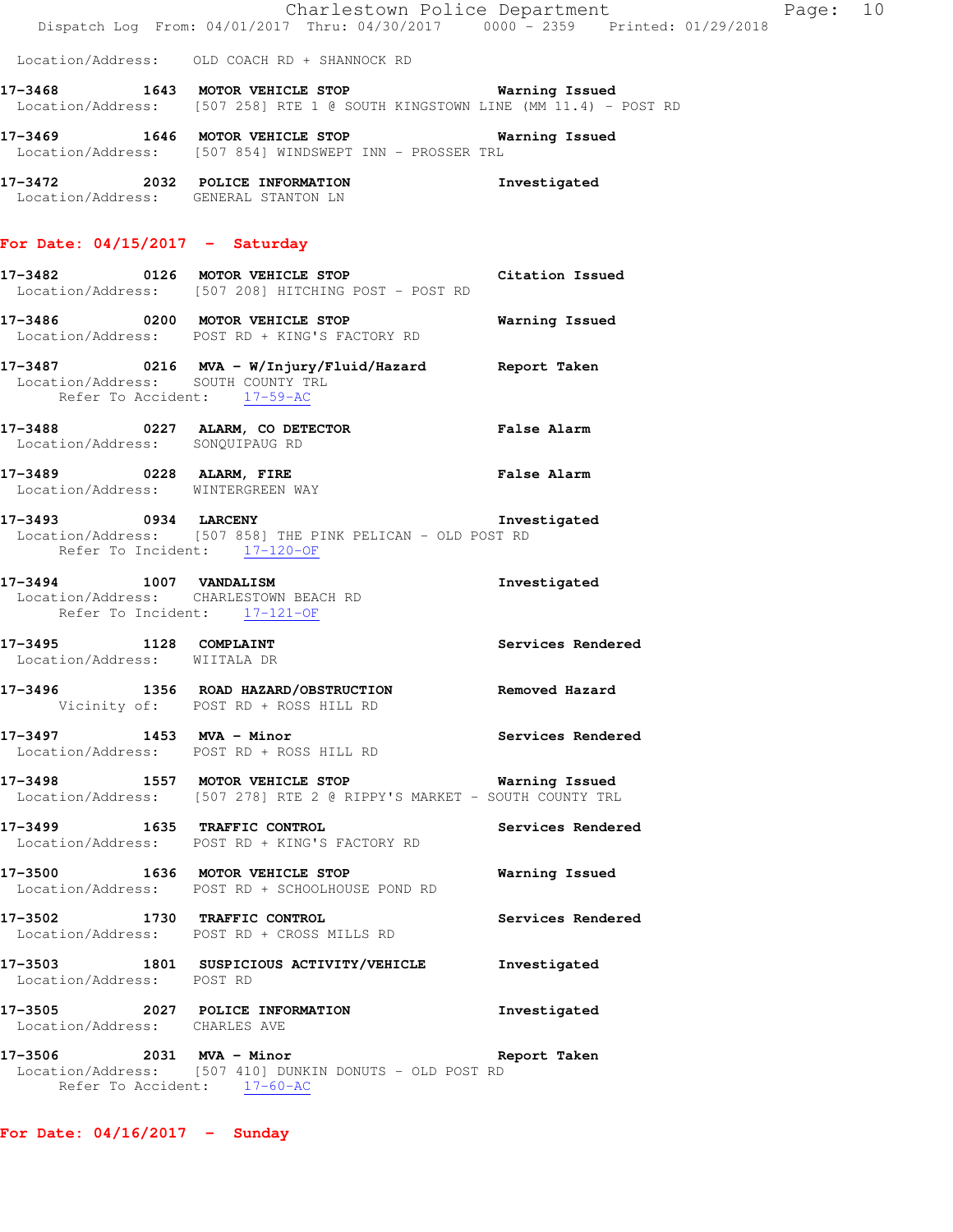|                                                                                | Refer To Summons: 17-38-AR                           | 17-3518 		 0032 MVA - W/Injury/Fluid/Hazard Services Rendered<br>Location/Address: SOUTH COUNTY TRL + WIITALA DR                 |                                                                                             |
|--------------------------------------------------------------------------------|------------------------------------------------------|----------------------------------------------------------------------------------------------------------------------------------|---------------------------------------------------------------------------------------------|
|                                                                                | Summons: DEWEY, ASHLEY N                             | Address: 61 LAURI DR Apt. #6 CHARLESTOWN, RI                                                                                     |                                                                                             |
|                                                                                | Refer To Accident: 17-61-AC                          |                                                                                                                                  | Age: 29<br>Charges: Driving after denial, suspension or revocation of license - 2nd Offense |
| 17-3523 0542 TRAFFIC CONTROL<br>Location/Address: POST RD + CASTLE ROCK DR     |                                                      |                                                                                                                                  | Services Rendered                                                                           |
| 17-3525 0852 ALARM, BURGLAR<br>Location/Address: DRIFTWOOD DR                  |                                                      |                                                                                                                                  | Building Checked/Secured                                                                    |
| 17-3526 0952 LARCENY<br>Location/Address: OLD SHANNOCK RD                      | Refer To Incident: 17-122-OF                         |                                                                                                                                  | Investigated                                                                                |
| 17-3527 1012 COMPLAINT<br>Location/Address: LAURI DR                           | Refer To Incident: 17-123-OF                         |                                                                                                                                  | Investigated                                                                                |
|                                                                                |                                                      | 17-3528 1031 911 CALLS/False/Hang-Ups/Open Investigated<br>Location/Address: [507 381] CVS PHARMACY - OLD POST RD                |                                                                                             |
| 17-3529 1125 THREATS<br>Location/Address: LAURI DR                             | Refer To Incident: 17-124-OF                         |                                                                                                                                  | Investigated                                                                                |
| 17-3531 1641 ALARM, BURGLAR                                                    |                                                      | Location/Address: [507 44] KINGSTON PIZZA - OLD POST RD                                                                          | Building Checked/Secured                                                                    |
| 17-3534 1842 LARCENY<br>Location/Address: OLD SHANNOCK RD                      |                                                      |                                                                                                                                  | Investigated                                                                                |
| 17-3535 1845 ASSIST OTHER POLICE DEPT<br>Location/Address: COLUMBIA HEIGHTS RD |                                                      |                                                                                                                                  | Investigated                                                                                |
|                                                                                | Refer To Arrest: 17-37-AR<br>Arrest: RHODES, JESSE W | 17-3536 1901 MOTOR VEHICLE STOP<br>Location/Address: SHANNOCK RD + CEDAR MEADOWS RD<br>Address: 1167 SHANNOCK RD CHARLESTOWN, RI | Arrest (s) Made                                                                             |
| Aqe:                                                                           | 37                                                   | Charges: RECK. DRIVE/DRAG RACING/ELUDING POLICE-1ST OFF                                                                          |                                                                                             |
| 17-3537<br>Location/Address:                                                   |                                                      | 1941 SUSPICIOUS ACTIVITY/VEHICLE<br>SOUTH COUNTY TRL + CAROLINA BACK RD                                                          | Investigated                                                                                |
| 17-3538<br>Location/Address: ROSS HILL RD                                      |                                                      | 2052 SUSPICIOUS ACTIVITY/VEHICLE                                                                                                 | Investigated                                                                                |
| 17-3540 2317 POLICE INFORMATION<br>Location/Address: LAURI DR                  |                                                      |                                                                                                                                  | Services Rendered                                                                           |
|                                                                                |                                                      |                                                                                                                                  |                                                                                             |

## **For Date: 04/17/2017 - Monday**

**17-3551 0050 MOTOR VEHICLE STOP Warning Issued**  Location/Address: [507 261] RTE 1 @ STATE GARAGE (MILE MARKER 9.6) - POST RD **17-3552 0103 MOTOR VEHICLE STOP Warning Issued**  Location/Address: [507 261] RTE 1 @ STATE GARAGE (MILE MARKER 9.6) - POST RD **17-3561 0511 MOTOR VEHICLE STOP Warning Issued**  Location/Address: SOUTH COUNTY TRL + BOTKA DR

**17-3562 0610 MVA - Minor Services Rendered**  Location/Address: POST RD + NARROW LN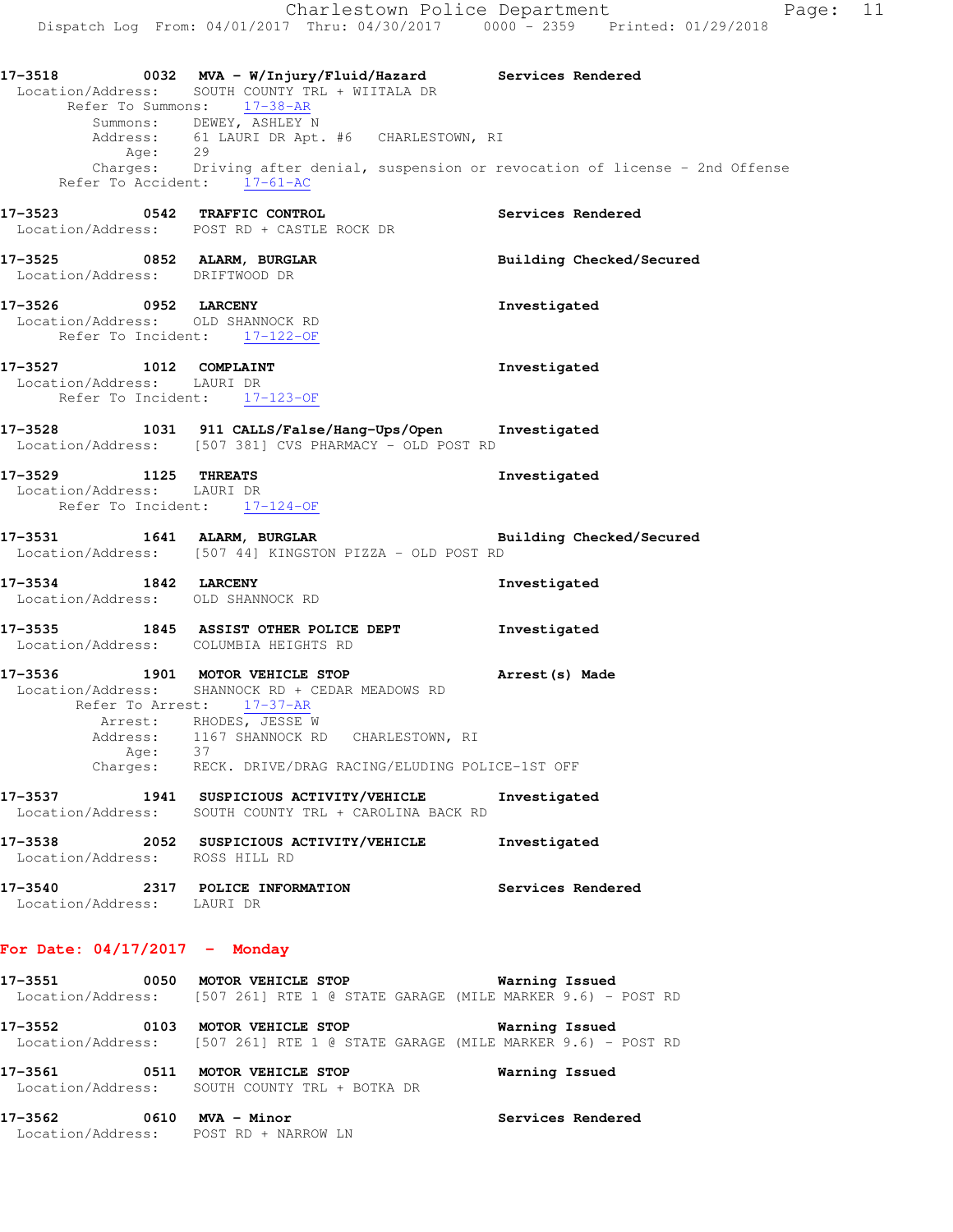|                                         | Dispatch Log From: 04/01/2017 Thru: 04/30/2017 0000 - 2359 Printed: 01/29/2018                                                         | Charlestown Police Department | Page: 12 |  |
|-----------------------------------------|----------------------------------------------------------------------------------------------------------------------------------------|-------------------------------|----------|--|
| Refer To Accident: 17-62-AC             |                                                                                                                                        |                               |          |  |
|                                         | 17-3571 1058 MOTOR VEHICLE STOP <b>Warning Issued</b><br>Location/Address: OLD POST RD + FORT NINIGRET RD                              |                               |          |  |
|                                         | 17-3576 1201 EMBEZZELMENT/FRAUD/FORGERY No Action Required<br>Location/Address: [507 642] CHARLESTOWN POLICE DEPARTMENT - OLD POST RD  |                               |          |  |
| Refer To Incident: 17-125-OF            | 17-3579 1501 EMBEZZELMENT/FRAUD/FORGERY Report Taken<br>Location/Address: [507 642] CHARLESTOWN POLICE DEPARTMENT - OLD POST RD        |                               |          |  |
| Refer To Accident: 17-63-AC             | Location/Address: [507 100] RTE 1 @ FIORES (MILE MARKER 8.0) - POST RD                                                                 |                               |          |  |
|                                         | 17-3581 1553 DISABLED MV<br>Location/Address: KING'S FACTORY RD + POST RD                                                              | No Action Required            |          |  |
| Location/Address: SOUTH ARNOLDA RD      | 17-3582 1604 ALARM, BURGLAR                                                                                                            | Building Checked/Secured      |          |  |
|                                         | 17-3585 1727 MOTOR VEHICLE STOP <b>Citation Issued</b><br>Location/Address: [507 281] RTE 2 @ CHARLESTOWN AUTO BODY - SOUTH COUNTY TRL |                               |          |  |
| For Date: $04/18/2017 -$ Tuesday        |                                                                                                                                        |                               |          |  |
| Location/Address: POST RD + PROSSER TRL | 17-3588 0005 MOTOR VEHICLE STOP                                                                                                        | Warning Issued                |          |  |
| Location/Address: CAROLINA BACK RD      | 17-3590 0127 OFFICER WANTED Could Not Locate                                                                                           |                               |          |  |
| Location/Address: MILE 11.2 - POST RD   |                                                                                                                                        |                               |          |  |

**17-3599 1042 MOTOR VEHICLE STOP Warning Issued**  Location/Address: MILE 7.8 - POST RD

**17-3602 1142 PARKING VIOLATIONS No Action Required**  Location/Address: [507 321] CHARLESTOWN BEACH - CHARLESTOWN BEACH RD

**17-3604 1431 MOTOR VEHICLE COMPLAINT Could Not Locate**  Location/Address: MILE 7 - POST RD

**17-3605 1523 POLICE INFORMATION Investigated**  Location/Address: KING'S FACTORY RD + POST RD

**17-3611 1916 ALARM, BURGLAR Building Checked/Secured**  Location/Address: NARROW LN

**17-3612 2040 MVA - Minor Report Taken**  Location/Address: WORDEN'S POND RD Refer To Accident: 17-64-AC

**17-3614 2143 MOTOR VEHICLE COMPLAINT Could Not Locate**  Location/Address: [507 258] RTE 1 @ SOUTH KINGSTOWN LINE (MM 11.4) - POST RD

#### **For Date: 04/19/2017 - Wednesday**

| 17-3616                      | 0109 | ANIMAL COMPLAINT<br>Location/Address: CAROLINA BACK RD | Services Rendered |
|------------------------------|------|--------------------------------------------------------|-------------------|
| 17-3619<br>Location/Address: | 0639 | MOTOR VEHICLE COMPLAINT<br>NARROW LN + OLD COACH RD    | Could Not Locate  |
| 17-3626<br>Location/Address: | 1118 | OFFICER WANTED<br>SOUTH COUNTY TRI.                    | Investigated      |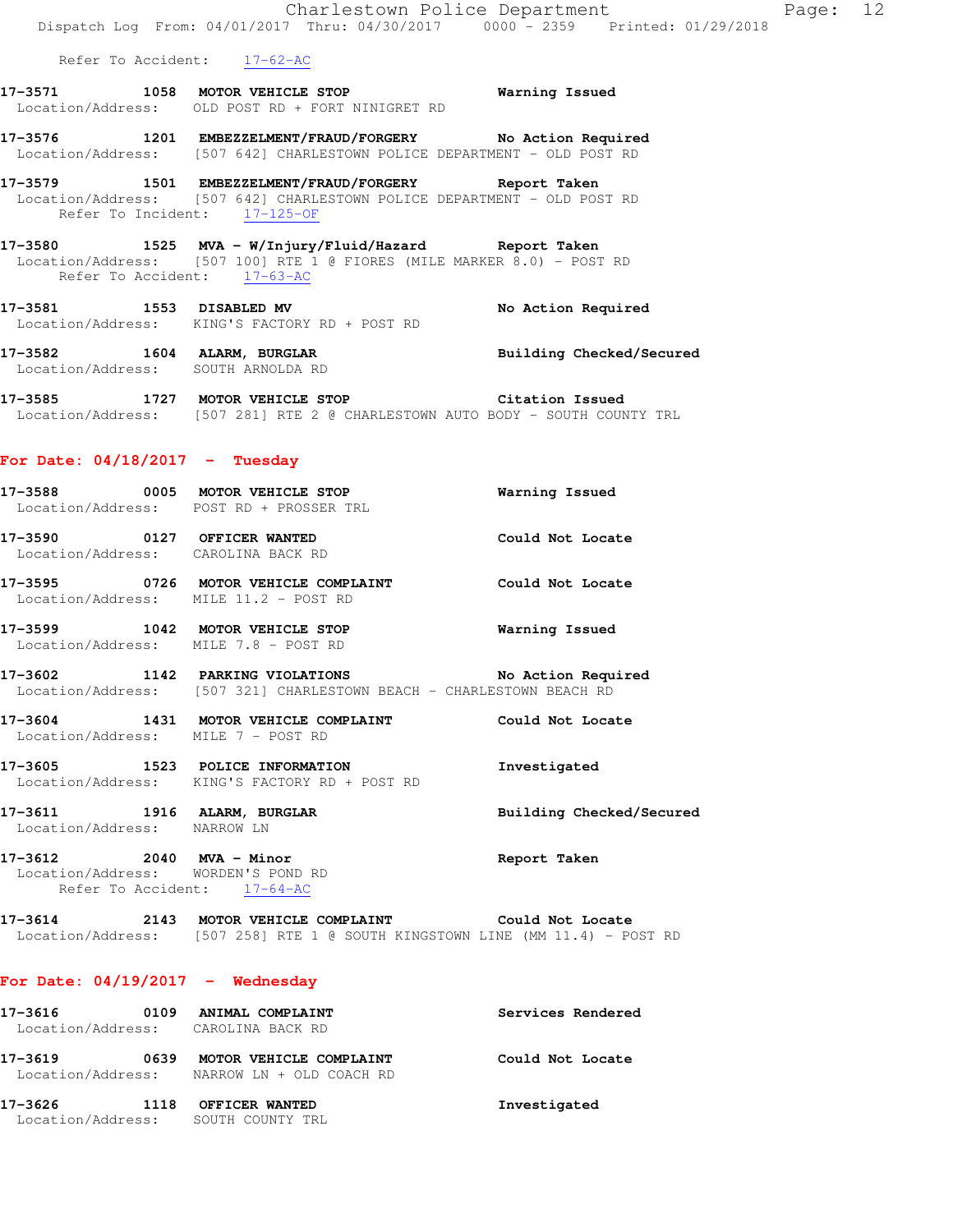|                                                                                     | Dispatch Log From: 04/01/2017 Thru: 04/30/2017 0000 <sup>-</sup> 2359 Printed: 01/29/2018                                               | Charlestown Police Department | Page: 13 |  |
|-------------------------------------------------------------------------------------|-----------------------------------------------------------------------------------------------------------------------------------------|-------------------------------|----------|--|
|                                                                                     | 17-3630 1841 MOTOR VEHICLE STOP No Action Required<br>Location/Address: NARROW LN + SOUTH COUNTY TRL                                    |                               |          |  |
|                                                                                     | 17-3631 1951 POLICE INFORMATION No Action Required<br>Location/Address: [507 31] BLUE SHUTTERS BEACH - EAST BEACH RD                    |                               |          |  |
| Location/Address: MILE 11.2 - POST RD                                               | 17-3636 2321 MOTOR VEHICLE COMPLAINT Could Not Locate                                                                                   |                               |          |  |
| Location/Address: FALCONE LN                                                        | 17-3639 2355 MOTOR VEHICLE STOP 6 Warning Issued                                                                                        |                               |          |  |
| For Date: $04/20/2017$ - Thursday                                                   |                                                                                                                                         |                               |          |  |
| Location/Address: MILE 10.2 - POST RD                                               | 17-3643 0131 MOTOR VEHICLE COMPLAINT Unfounded                                                                                          |                               |          |  |
|                                                                                     | 17-3649 0520 TRAFFIC CONTROL<br>Location/Address: POST RD + CASTLE ROCK DR                                                              | Services Rendered             |          |  |
| 17-3652 0922 LARCENY<br>Location/Address: BUTTER LN<br>Refer To Incident: 17-127-OF |                                                                                                                                         | Report Taken                  |          |  |
| 17-3655 1129 TRANSPORT                                                              | Location/Address: [507 69] CHARLESTOWN AMBULANCE-RESCUE SERVICE - OLD POST RD                                                           | Services Rendered             |          |  |
| Location/Address: MONTAUK RD                                                        | 17-3656 1157 SUSPICIOUS ACTIVITY/VEHICLE Investigated                                                                                   |                               |          |  |
|                                                                                     | 17-3663 2100 MOTOR VEHICLE COMPLAINT Threstigated<br>Location/Address: [507 258] RTE 1 @ SOUTH KINGSTOWN LINE (MM 11.4) - POST RD       |                               |          |  |
| Location/Address: AUBURN DR                                                         | 17-3664 2101 WELL BEING CHECK                                                                                                           | No Action Required            |          |  |
|                                                                                     | 17-3665 2108 WELL BEING CHECK 1nvestigated<br>Location/Address: [507 10] BURLINGAME - CAMP STORE-S&H INC. - BURLINGAME STATE PARK RD    |                               |          |  |
|                                                                                     | 17-3668 2328 MOTOR VEHICLE STOP<br>Location/Address: POST RD + LAKESIDE DR                                                              | Warning Issued                |          |  |
| Location/Address: OLD COACH RD                                                      | 17-3669 2338 SUSPICIOUS ACTIVITY/VEHICLE Unfounded                                                                                      |                               |          |  |
|                                                                                     | 17-3670 2354 MOTOR VEHICLE STOP<br>Location/Address: WORDEN'S POND RD + SHANNOCK RD                                                     | No Action Required            |          |  |
| For Date: $04/21/2017 -$ Friday                                                     |                                                                                                                                         |                               |          |  |
|                                                                                     | 17-3675 0047 ASSIST OTHER POLICE DEPT Services Rendered<br>Location/Address: [507 258] RTE 1 @ SOUTH KINGSTOWN LINE (MM 11.4) - POST RD |                               |          |  |
| Refer To Incident: 17-128-OF                                                        | 17-3677 0103 MOTOR VEHICLE STOP<br>Location/Address: ELIZABETH COOPER DR                                                                | Investigated                  |          |  |
|                                                                                     | 17-3681 0539 TRAFFIC CONTROL 2000 Services Rendered<br>Location/Address: SOUTH COUNTY TRL + CAROLINA BACK RD                            |                               |          |  |
|                                                                                     | 17-3682 0611 MOTOR VEHICLE STOP<br>Location/Address: POST RD + LAKESIDE DR                                                              | Warning Issued                |          |  |
|                                                                                     | 17-3684 1237 SUSPICIOUS ACTIVITY/VEHICLE<br>Location/Address: POST RD + SOUTH COUNTY TRL                                                | Unfounded                     |          |  |
|                                                                                     | 17-3685 1311 MVA - W/Injury/Fluid/Hazard Transported to Hospital                                                                        |                               |          |  |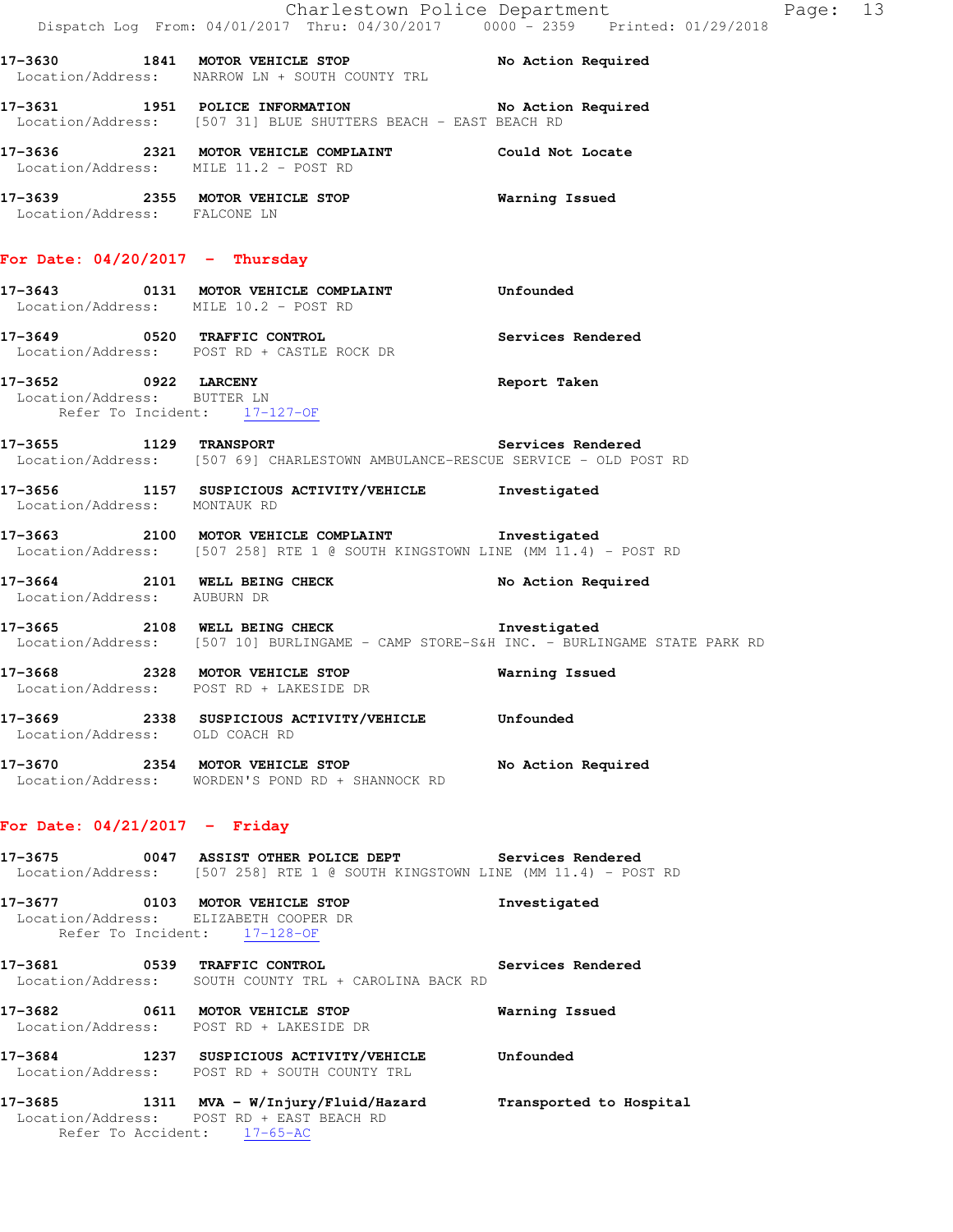| Location/Address: ROSS HILL RD |                                                                                                                                            |                    |
|--------------------------------|--------------------------------------------------------------------------------------------------------------------------------------------|--------------------|
|                                | 17-3687 1627 MOTOR VEHICLE STOP <b>Investigated</b><br>Location/Address: [507 266] RTE 1 @ WILLOWS - POST RD                               |                    |
|                                | 17-3688 1718 POLICE INFORMATION No Action Required<br>Location/Address: [507 642] CHARLESTOWN POLICE DEPARTMENT - OLD POST RD              |                    |
|                                | 17-3689 1722 TRAFFIC CONTROL<br>Location/Address: POST RD + KING'S FACTORY RD                                                              | Services Rendered  |
|                                | 17-3690 1722 TRAFFIC CONTROL No Action Required<br>Location/Address: [507 278] RTE 2 @ RIPPY'S MARKET - SOUTH COUNTY TRL                   |                    |
|                                | 17-3691 1807 MOTOR VEHICLE COMPLAINT Unfounded<br>Location/Address: POST RD + WEST BEACH RD                                                |                    |
| Location/Address: NARROW LN    | 17-3692 1905 SUSPICIOUS ACTIVITY/VEHICLE No Action Required                                                                                |                    |
|                                | 17-3695 2350 MOTOR VEHICLE STOP Citation Issued<br>Location/Address: [507 269] RTE 1 @ DRIVING RANGE - POST RD                             |                    |
|                                | For Date: $04/22/2017 -$ Saturday                                                                                                          |                    |
|                                | 17-3697 0018 MOTOR VEHICLE STOP Warning Issued<br>Location/Address: SOUTH COUNTY TRL + SHANNOCK RD                                         |                    |
|                                | 17-3700 0032 MOTOR VEHICLE STOP Warning Issued<br>Location/Address: [507 100] RTE 1 @ FIORES (MILE MARKER 8.0) - POST RD                   |                    |
| 17-3712 0341 DISABLED MV       | Location/Address: CAROLINA BACK RD + SOUTH COUNTY TRL                                                                                      | No Action Required |
|                                | 17-3714      0545   TRAFFIC CONTROL<br>Location/Address:   POST RD + GENERAL STANTON LN                                                    | No Action Required |
| Location/Address: OVERLOOK DR  | 17-3716 1012 SERVE SUMMONS                                                                                                                 | Services Rendered  |
|                                | 17-3717 1137 MVA - W/Injury/Fluid/Hazard Report Taken<br>Location/Address: POST RD + TAMANACO DR<br>Refer To Accident: 17-66-AC            |                    |
| 17-3718 1151 MVA - Minor       | Location/Address: [507 607] POST RD + FALCONE LN<br>Refer To Accident: 17-67-AC                                                            | Services Rendered  |
|                                | 17-3719 1343 SUSPICIOUS ACTIVITY/VEHICLE Services Rendered<br>Location/Address: [507 263] RTE 1 @ TOURIST INFO (MILE MARKER 7.6) - POST RD |                    |
|                                | 17-3720 1416 ALARM, BURGLAR<br>Location/Address: [507 405] SOUTH COUNTY TRL                                                                | False Alarm        |
|                                | 17-3721 1452 ROAD HAZARD/OBSTRUCTION<br>Location/Address: POST RD + FALCONE LN                                                             | Removed Hazard     |
| $- - - - -$                    |                                                                                                                                            |                    |

**17-3686 1429 OFFICER WANTED Investigated** 

**17-3723 1526 MOTOR VEHICLE STOP Citation Issued**  Location/Address: POST RD + PROSSER TRL **17-3724 1533 ANIMAL COMPLAINT Taken/Refered to Other A**  Location/Address: GENERAL STANTON LN **17-3725 1552 MOTOR VEHICLE STOP Warning Issued** 

Location/Address: POST RD + WILDFLOWER RD

**17-3726 1705 ALARM, FIRE False Alarm**  Location/Address: [507 62] OCEAN VIEW MOTEL - POST RD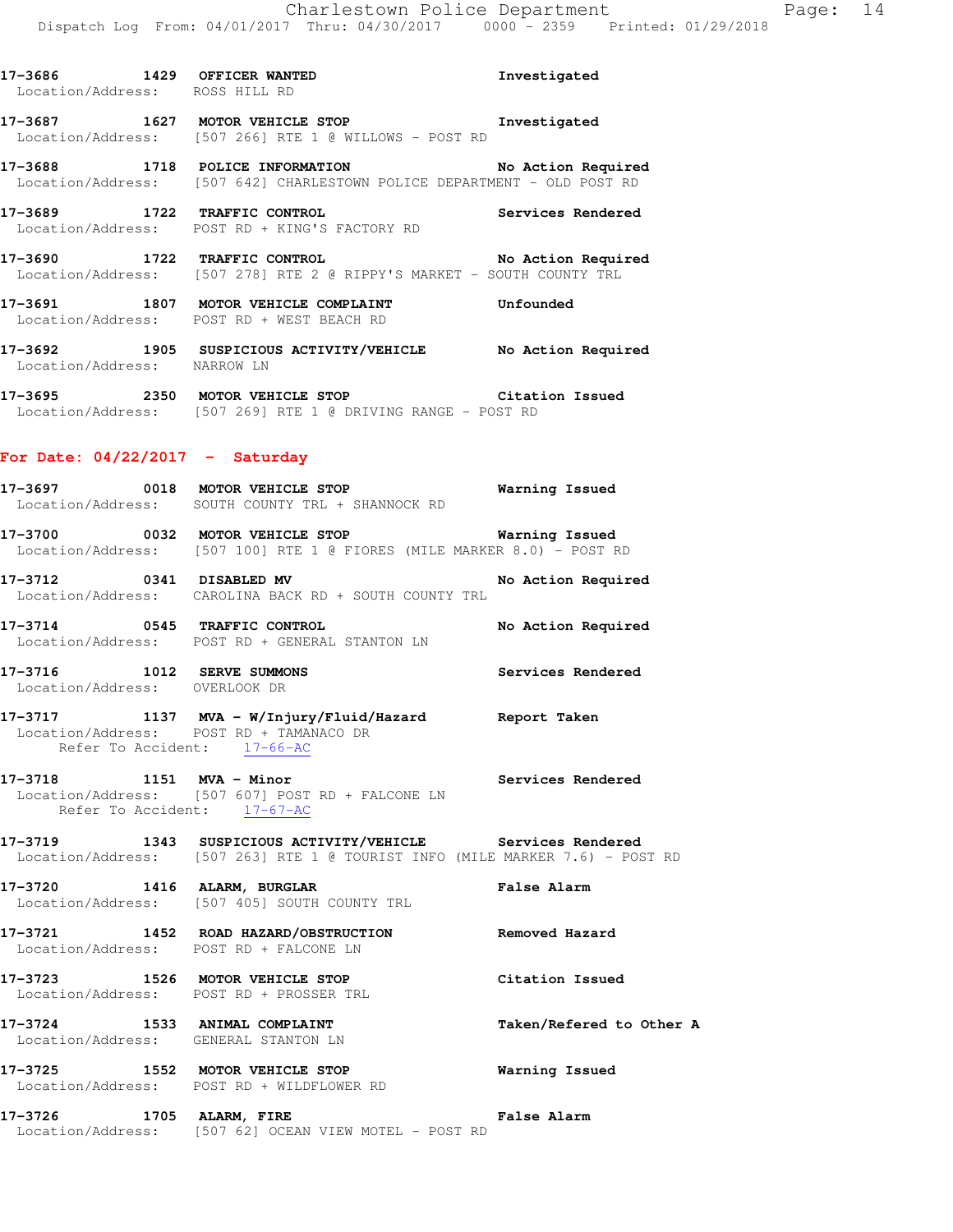| Location/Address: ELIZABETH COOPER DR                                   | 17-3727 1709 ANNOYING PHONE CALLS                                                                                                                     | No Action Required       |
|-------------------------------------------------------------------------|-------------------------------------------------------------------------------------------------------------------------------------------------------|--------------------------|
|                                                                         | 17-3728 1727 DOMESTIC/Assault/Diso/Other Arrest(s) Made<br>Location/Address: [507 884] CAROLINA BACK RD<br>Refer To Arrest: 17-39-AR                  |                          |
| Age: 69                                                                 | Arrest: TURRISI, ROBERT R<br>Address: 473 CAROLINA BACK RD CHARLESTOWN, RI<br>Charges: DOMESTIC-SIMPLE ASSAULT/BATTERY<br>DOMESTIC-DISORDERLY CONDUCT |                          |
|                                                                         | Location/Address: [507 45] RIPPY'S LIQUOR MART - SOUTH COUNTY TRL                                                                                     |                          |
| 17-3731 1948 NOTIFICATION<br>Location/Address: KING'S FACTORY RD        |                                                                                                                                                       | Unfounded                |
| 17-3732 2012 ALARM, BURGLAR                                             | Location/Address: [507 802] RAM ISLAND RD                                                                                                             | Building Checked/Secured |
| Location/Address: COLUMBIA HEIGHTS OVAL<br>Refer To Incident: 17-129-OF | 17-3733 2121 DISTURBANCE/Music/Noise                                                                                                                  | Transported to Hospital  |

**17-3734 2128 DISTURBANCE/Music/Noise Investigated**  Location/Address: [507 233] NORDIC LODGE - EAST PASQUISETT TRL

## **For Date: 04/23/2017 - Sunday**

| Location/Address: NARROW LN                                     | 17-3741 0122 ASSIST OTHER POLICE DEPT Unfounded                                                                      |                          |
|-----------------------------------------------------------------|----------------------------------------------------------------------------------------------------------------------|--------------------------|
|                                                                 | 17-3745 0210 MOTOR VEHICLE STOP <b>Warning Issued</b><br>Location/Address: POST RD + NARROW LN                       |                          |
|                                                                 | 17-3748 0222 ROAD HAZARD/OBSTRUCTION Services Rendered<br>Location/Address: POST RD + KING'S FACTORY RD              |                          |
|                                                                 | 17-3752 0550 TRAFFIC CONTROL<br>Location/Address: OLD POST RD + FALCONE LN                                           | Services Rendered        |
| Location/Address: NARROW LN + POST RD                           | 17-3760 1124 ANIMAL COMPLAINT                                                                                        | Taken/Refered to Other A |
| 17-3763 1606 ESCORT                                             | Location/Address: [507 884] CAROLINA BACK RD                                                                         | Services Rendered        |
| 17-3767 1818 ALARM, FIRE<br>Location/Address: SOUTH COUNTY TRL  |                                                                                                                      | <b>False Alarm</b>       |
| Location/Address: STILL WATER RD                                | 17-3768 1850 ASSIST OTHER POLICE DEPT Services Rendered                                                              |                          |
| Location/Address: PECKHAM HOLLOW RD                             | 17-3770 2020 PSYCHOLOGICAL EMERGENCY Transported to Hospital                                                         |                          |
|                                                                 | 17-3771 2100 MOTOR VEHICLE STOP<br>Location/Address: POST RD + EAST BEACH RD                                         | <b>Warning Issued</b>    |
|                                                                 | 17-3774 2219 SUSPICIOUS ACTIVITY/VEHICLE Services Rendered<br>Location/Address: [507 381] CVS PHARMACY - OLD POST RD |                          |
| Refer To Accident: 17-68-AC                                     | 17-3775 2245 MVA - W/Injury/Fluid/Hazard Transported to Hospital<br>Location/Address: OLD COACH RD + SAND HILL RD    |                          |
| 17-3777 2359 MVA - Minor<br>Location/Address: KING'S FACTORY RD |                                                                                                                      | Report Taken             |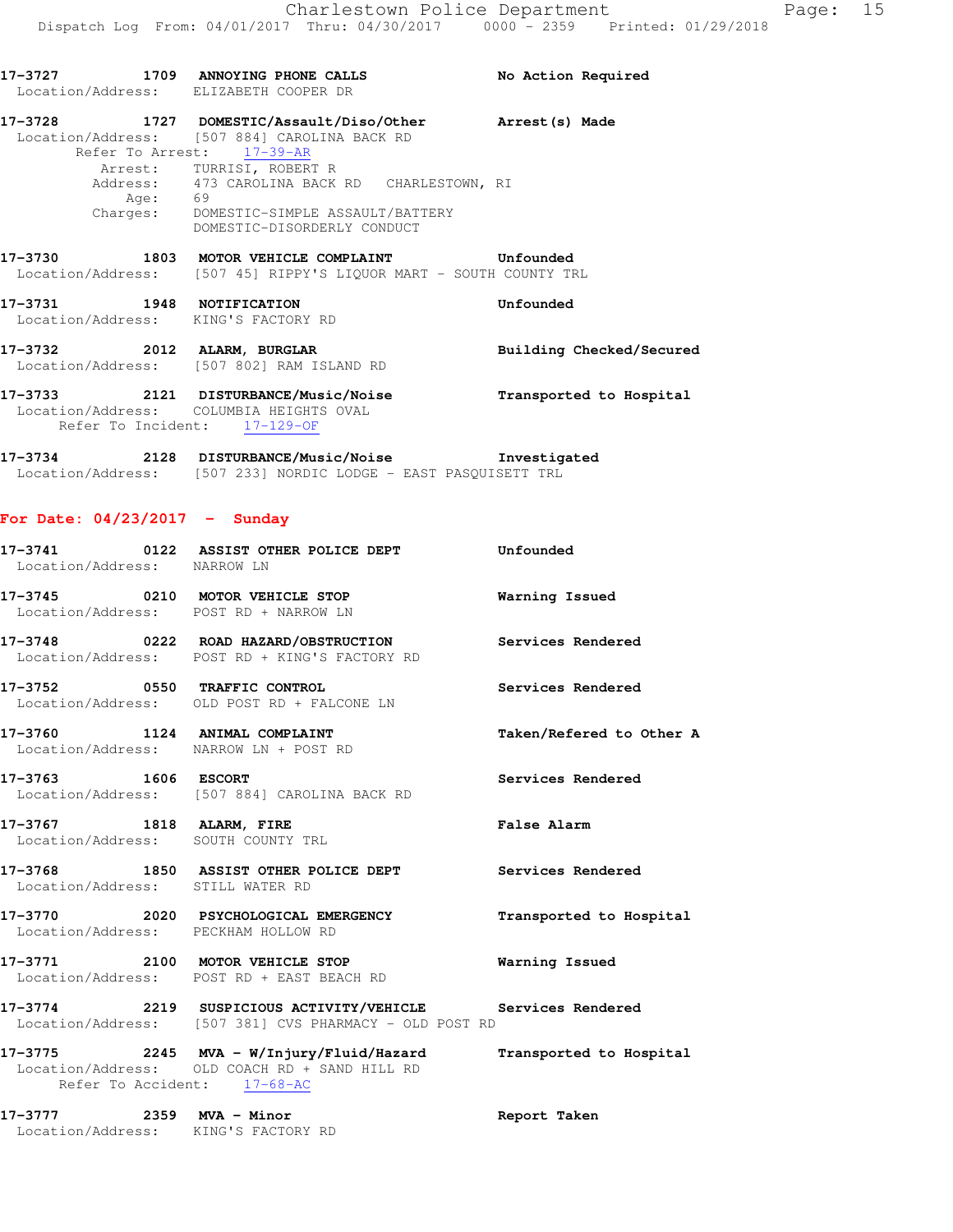Refer To Accident: 17-69-AC

# **For Date: 04/24/2017 - Monday**

| 17-3783 0856 MVA - Minor<br>Location/Address: SHANNOCK RD<br>Refer To Accident: 17-70-AC |                                                                                                                              | Report Taken             |
|------------------------------------------------------------------------------------------|------------------------------------------------------------------------------------------------------------------------------|--------------------------|
| Location/Address: ROSS HILL RD                                                           | 17-3785 1119 TOWN ORDINANCE VIOLATION Warning Issued                                                                         |                          |
|                                                                                          | 17-3786 1229 EMBEZZELMENT/FRAUD/FORGERY Investigated<br>Location/Address: MARITIME DR                                        |                          |
| Location/Address: POST RD                                                                | 17-3787 1403 ASSIST OTHER POLICE DEPT No Action Required                                                                     |                          |
| Location/Address: KING'S FACTORY RD                                                      | 17-3788 1608 WELL BEING CHECK                                                                                                | Could Not Locate         |
|                                                                                          | 17-3789 1618 ALARM, BURGLAR<br>Location/Address: [507 783] LARLHAM LANDSCAPE CONSTRUCTION CO INC - OLD POST RD               | False Alarm              |
|                                                                                          | 17-3790   1636   POLICE INFORMATION   Services Rendered Location/Address:   POST RD + EAST BEACH RD                          |                          |
| 17-3791 1649 MVA - Minor<br>Location/Address: OLD POST RD<br>Refer To Accident: 17-71-AC |                                                                                                                              | Investigated             |
| Location/Address: SHANNOCK RD                                                            | 17-3792 1821 FOLLOW-UP INVESTIGATION Could Not Locate                                                                        |                          |
|                                                                                          | 17-3793 1913 POLICE INFORMATION No Action Required<br>Location/Address: ALTON CAROLINA RD                                    |                          |
|                                                                                          | 17-3795 2319 POLICE INFORMATION Services Rendered<br>Location/Address: [507 642] CHARLESTOWN POLICE DEPARTMENT - OLD POST RD |                          |
|                                                                                          | 17-3796 2321 POLICE INFORMATION Services Rendered<br>Location/Address: [507 642] CHARLESTOWN POLICE DEPARTMENT - OLD POST RD |                          |
| For Date: $04/25/2017$ - Tuesday                                                         |                                                                                                                              |                          |
|                                                                                          | 17-3802 0430 ANIMAL COMPLAINT<br>Location/Address: [507 584] STILL WATER RD                                                  | Taken/Refered to Other A |
| 17-3811<br>Location/Address: NARROW LN                                                   | 1457 ASSIST OTHER POLICE DEPT Services Rendered                                                                              |                          |
| Location/Address: SAND PLAIN RD                                                          | 17-3813 1918 DISTURBANCE/Music/Noise                                                                                         | Investigated             |
| 17-3815 1949 FIRE, OTHER<br>Location/Address: PASQUISETT TRL                             | Refer To Incident: 17-131-OF                                                                                                 | Extinquished             |
| 17-3816 1956 WELL BEING CHECK<br>Location/Address: POND SHORE DR                         |                                                                                                                              | Could Not Locate         |
| 17-3817<br>Location/Address: OLD RD                                                      | 2049 FOLLOW-UP INVESTIGATION                                                                                                 | Could Not Locate         |

# **For Date: 04/26/2017 - Wednesday**

| 17–3821           | 0126 ALARM, BURGLAR  | Building Checked/Secured |
|-------------------|----------------------|--------------------------|
| Location/Address: | [507 455] SHIRLEY DR |                          |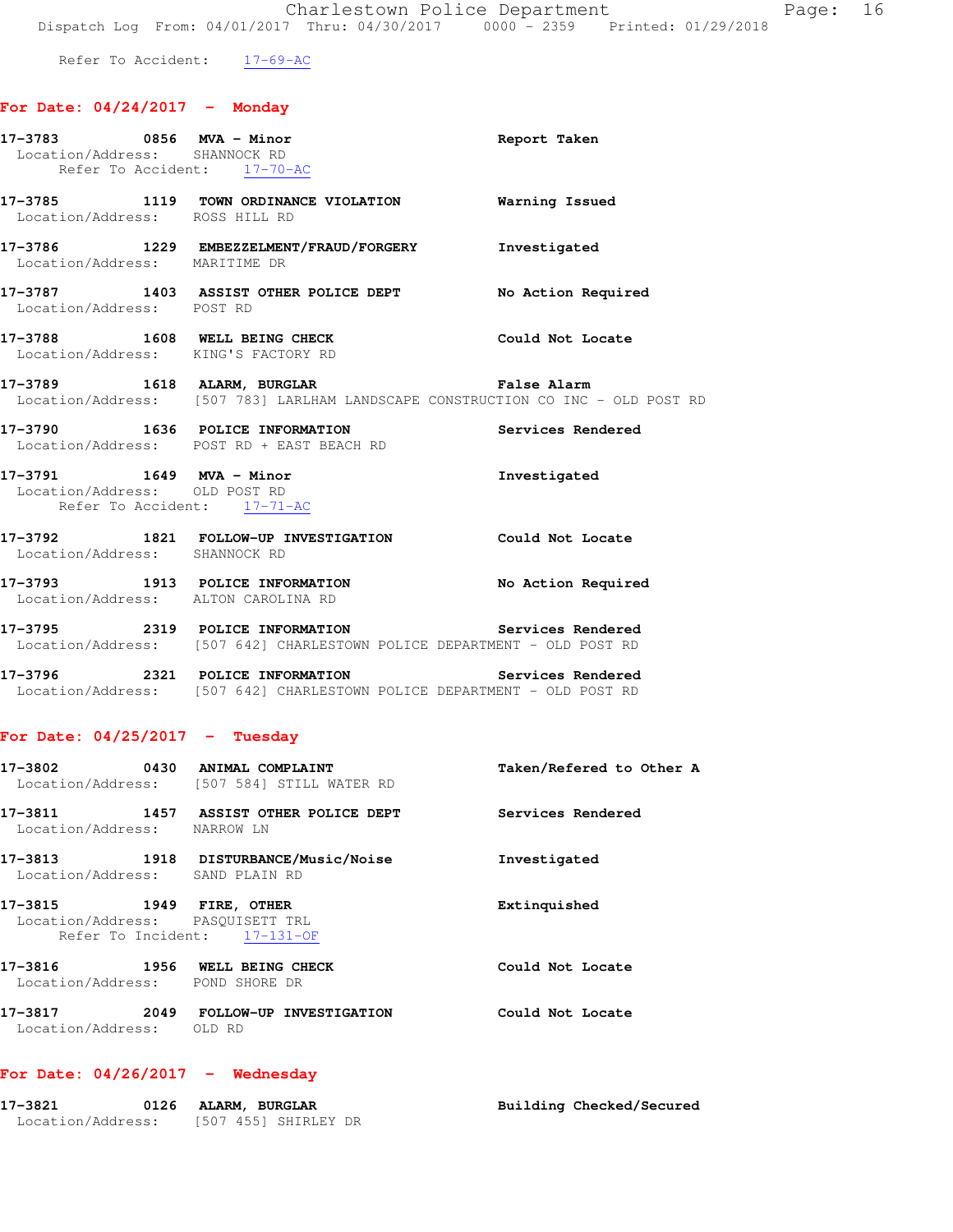|                                                                                                                   | Dispatch Log From: 04/01/2017 Thru: 04/30/2017 0000 <sup>-</sup> 2359 Printed: 01/29/2018                                                          | Charlestown Police Department | Page: 17 |  |
|-------------------------------------------------------------------------------------------------------------------|----------------------------------------------------------------------------------------------------------------------------------------------------|-------------------------------|----------|--|
|                                                                                                                   | 17-3837 0545 MOTOR VEHICLE STOP 6 Warning Issued<br>Location/Address: [507 258] RTE 1 @ SOUTH KINGSTOWN LINE (MM 11.4) - POST RD                   |                               |          |  |
|                                                                                                                   | 17-3839 1014 EMBEZZELMENT/FRAUD/FORGERY Investigated<br>Location/Address: [507 250] RANDALL REALTORS - OLD POST RD<br>Refer To Incident: 17-132-OF |                               |          |  |
|                                                                                                                   | 17-3845 1240 ASSIST OTHER AGENCY Services Rendered<br>Location/Address: [507 663] CAROLINA CONSULTANTS - CAROLINA BACK RD                          |                               |          |  |
| 17-3847 1435 COMPLAINT<br>Location/Address: CEDAR RD<br>Refer To Incident: 17-133-OF<br>Refer To Arrest: 17-40-AR | Arrest Expunged                                                                                                                                    | Report Taken                  |          |  |
| 17-3849    1656    FIRE, OTHER<br>Location/Address: WORDEN'S POND RD                                              |                                                                                                                                                    | No Action Required            |          |  |
| Location/Address: FALCONE LN                                                                                      | 17-3850 1711 MOTOR VEHICLE STOP                                                                                                                    | Warning Issued                |          |  |
|                                                                                                                   | 17-3851 1740 DIRECTIONS Services Rendered<br>Location/Address: [507 260] RTE 1 @ GENERAL STANTON - POST RD                                         |                               |          |  |
| Location/Address: OLD COACH RD                                                                                    | 17-3853 1909 DOMESTIC/Assault/Diso/Other Investigated                                                                                              |                               |          |  |
|                                                                                                                   | 17-3854 2021 ASSIST CITIZEN Services Rendered<br>Location/Address: [507 360] COUNTRY FOOD MART - SOUTH COUNTY TRL                                  |                               |          |  |
| Location/Address: MOHAWK TRL<br>Refer To Incident: 17-134-OF                                                      | 17-3856 2110 ANIMAL COMPLAINT                                                                                                                      | Report Taken                  |          |  |
| For Date: $04/27/2017$ - Thursday                                                                                 |                                                                                                                                                    |                               |          |  |
|                                                                                                                   | 17-3857 0047 DISTURBANCE/Music/Noise<br>Location/Address: COLUMBIA HEIGHTS OVAL                                                                    | Investigated                  |          |  |
| 17–3862                                                                                                           | 0523 ALARM, BURGLAR<br>Location/Address: [507 657] COUNTRY FOOD MART, LLC - SOUTH COUNTY TRL                                                       | <b>False Alarm</b>            |          |  |
|                                                                                                                   | 17-3863 0544 MOTOR VEHICLE STOP<br>Location/Address: [507 261] RTE 1 @ STATE GARAGE (MILE MARKER 9.6) - POST RD                                    | Warning Issued                |          |  |
|                                                                                                                   | 17-3864 0557 MOTOR VEHICLE STOP 6 Warning Issued<br>Location/Address: [507 261] RTE 1 @ STATE GARAGE (MILE MARKER 9.6) - POST RD                   |                               |          |  |
|                                                                                                                   | 17-3865 0613 MOTOR VEHICLE STOP<br>Location/Address: [507 261] RTE 1 @ STATE GARAGE (MILE MARKER 9.6) - POST RD                                    | Warning Issued                |          |  |
|                                                                                                                   | 17-3866 6000 0613 ROAD HAZARD/OBSTRUCTION Services Rendered<br>Location/Address: POST RD + EAST BEACH RD                                           |                               |          |  |
| Location/Address: KINGSLAND CT                                                                                    | 17-3867 0657 911 CALLS/False/Hang-Ups/Open Investigated                                                                                            |                               |          |  |
| Location/Address: GENERAL STANTON LN                                                                              | 17-3868 0814 SUSPICIOUS ACTIVITY/VEHICLE                                                                                                           | Could Not Locate              |          |  |
|                                                                                                                   | 17-3873 1333 SUSPICIOUS ACTIVITY/VEHICLE<br>Location/Address: MATUNUCK SCHOOLHOUSE RD                                                              | Investigated                  |          |  |
|                                                                                                                   | 17-3876 1604 TRAFFIC CONTROL<br>Location/Address: POST RD + PROSSER TRL                                                                            | Services Rendered             |          |  |
| 17-3879 1834 TRAFFIC CONTROL                                                                                      | Location/Address: POST RD + KING'S FACTORY RD                                                                                                      | Services Rendered             |          |  |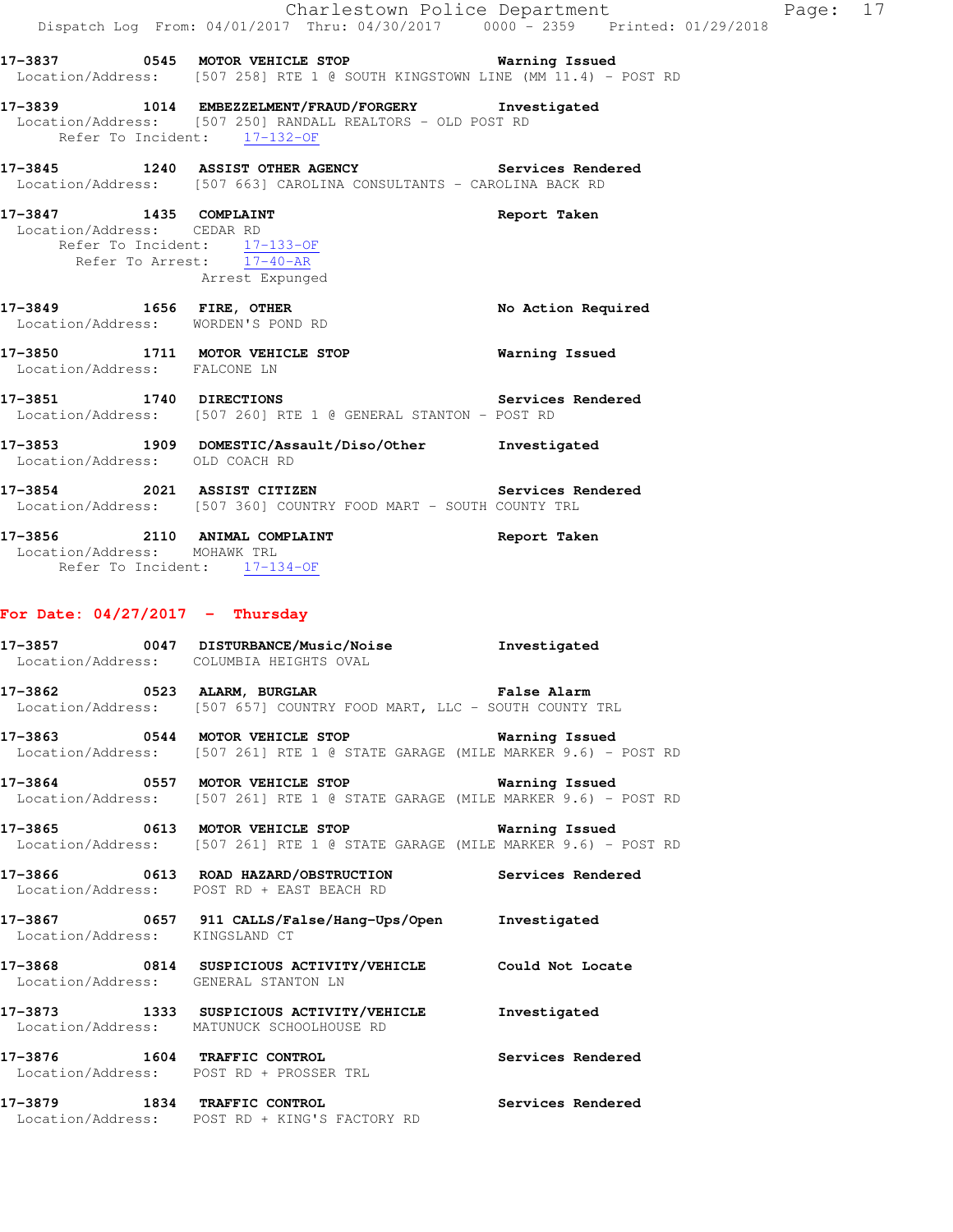**17-3882 2111 JUVENILE OFFENSES Taken to Family/Guardian**  Location/Address: [507 884] CAROLINA BACK RD

# **For Date: 04/28/2017 - Friday**

| Location/Address: DUDLEY LN   | 17-3891 0904 POLICE INFORMATION                                                                              | No Action Required |
|-------------------------------|--------------------------------------------------------------------------------------------------------------|--------------------|
|                               | 17-3892 1013 ROAD HAZARD/OBSTRUCTION<br>Location/Address: OLD MILL RD + CAROLINA BACK RD                     | Removed Hazard     |
|                               | 17-3893 1122 TRAFFIC CONTROL<br>Location/Address: WEST BEACH RD + SEA BREEZE AVE                             | No Action Required |
|                               | 17-3894 1143 ASSIST CITIZEN<br>Location/Address: [507 19] CHARLESTOWN ELEMENTARY SCHOOL - CAROLINA BACK RD   | Services Rendered  |
| Location/Address: MARITIME DR | 17-3895 1328 ANNOYING PHONE CALLS                                                                            | No Action Required |
|                               | 17-3897 1454 COMPLAINT<br>Location/Address: SOUTH COUNTY TRL<br>Refer To Incident: 17-137-OF                 | Investigated       |
|                               | 17-3899 1546 COMPLAINT<br>Location/Address: SOUTH COUNTY TRL                                                 | Investigated       |
|                               | 17-3900 1605 BURGLARY (Attempted B&E)<br>Location/Address: ALTON CAROLINA RD<br>Refer To Incident: 17-136-OF | Investigated       |
|                               | 17-3902 1827 MOTOR VEHICLE STOP<br>Location/Address: POST RD + LAKESIDE DR                                   | Warning Issued     |
|                               | 17-3903 1855 MOTOR VEHICLE STOP<br>Location/Address: SHANNOCK RD + MAPLE LAKE FARM RD                        | Warning Issued     |
| Location/Address: BOTKA DR    | 17-3904 1908 DOMESTIC/Assault/Diso/Other Unfounded                                                           |                    |
|                               | 17-3906 2311 DISTURBANCE/Music/Noise<br>Location/Address: COLUMBIA HEIGHTS OVAL                              | Investigated       |

## **For Date: 04/29/2017 - Saturday**

| 17-3916                       | 1121 PARKING VIOLATIONS<br>Location/Address: [507 321] CHARLESTOWN BEACH - CHARLESTOWN BEACH RD                 | No Action Required |
|-------------------------------|-----------------------------------------------------------------------------------------------------------------|--------------------|
| Location/Address: LAURI DR    | 17-3921 1526 OFFICER WANTED<br>Refer To Incident: 17-138-OF                                                     | Report Taken       |
| Location/Address: ASHLEY LN   | 17-3922 1622 911 CALLS/False/Hang-Ups/Open False Alarm                                                          |                    |
|                               | 17-3923 1704 TRAFFIC CONTROL<br>Location/Address: POST RD + KING'S FACTORY RD                                   | Services Rendered  |
|                               | 17-3925 1814 FOLLOW-UP INVESTIGATION<br>Location/Address: [507 642] CHARLESTOWN POLICE DEPARTMENT - OLD POST RD | Investigated       |
| Location/Address: ARBUTUS TRL | 17-3927 2021 FIREWORKS/Possession/Use/Other                                                                     | Investigated       |
|                               | 17-3929 2103 DISTURBANCE/Music/Noise<br>Location/Address: BUCKEYE BROOK RD<br>Refer To Incident: 17-139-OF      | Investigated       |
| 17-3930                       | 2204 SUSPICIOUS ACTIVITY/VEHICLE                                                                                | Investigated       |